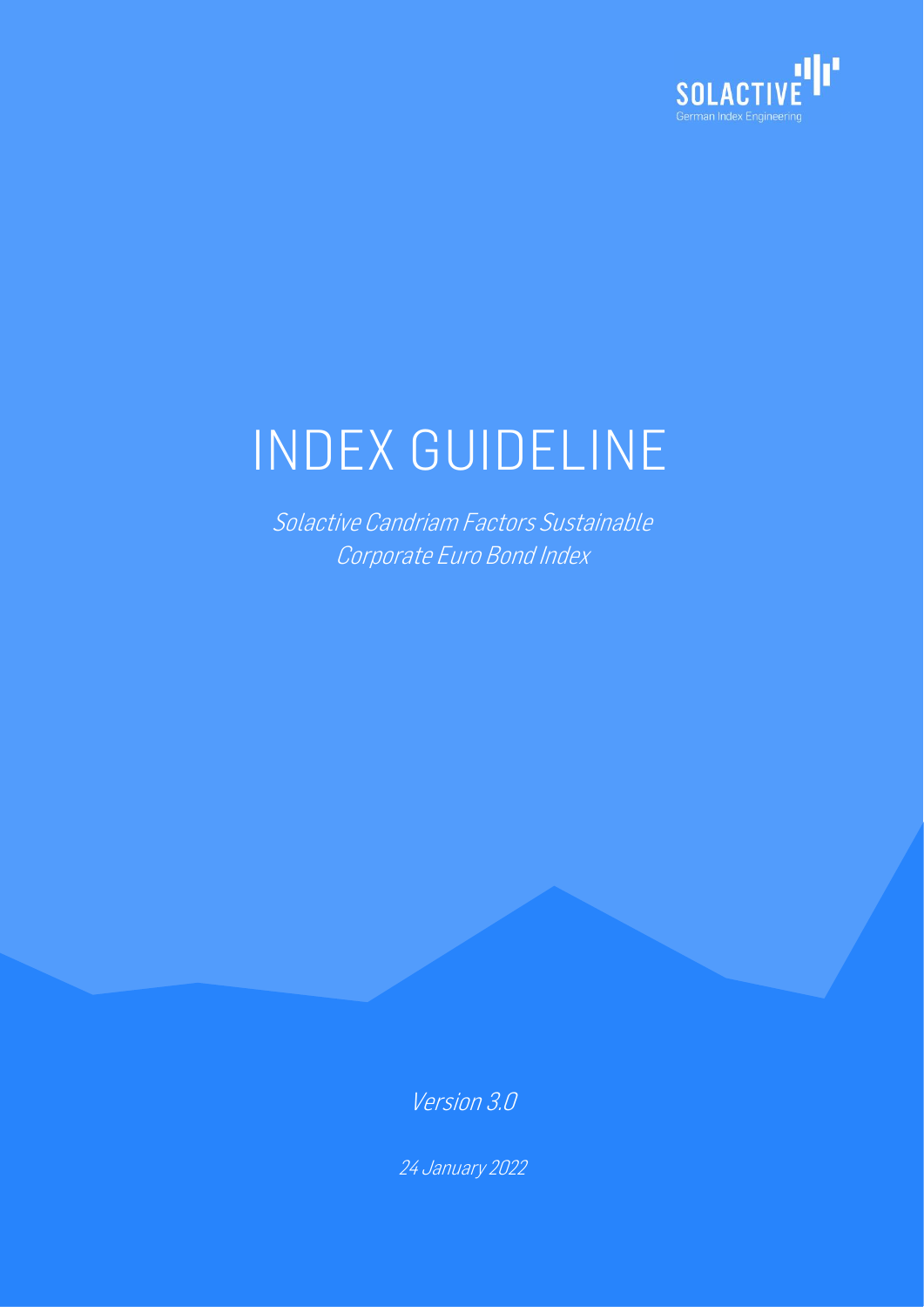### TABLE OF CONTENTS

|    |      | $\int_0^{\pi} \frac{1}{2} \int_0^{\pi} \frac{1}{2} \int_0^{\pi} \frac{1}{2} \int_0^{\pi} \frac{1}{2} \int_0^{\pi} \frac{1}{2} \int_0^{\pi} \frac{1}{2} \int_0^{\pi} \frac{1}{2} \int_0^{\pi} \frac{1}{2} \int_0^{\pi} \frac{1}{2} \int_0^{\pi} \frac{1}{2} \int_0^{\pi} \frac{1}{2} \int_0^{\pi} \frac{1}{2} \int_0^{\pi} \frac{1}{2} \int_0^{\pi} \frac{1}{2} \int_0^{\pi} \frac$ |  |  |  |
|----|------|------------------------------------------------------------------------------------------------------------------------------------------------------------------------------------------------------------------------------------------------------------------------------------------------------------------------------------------------------------------------------------|--|--|--|
| 1. |      |                                                                                                                                                                                                                                                                                                                                                                                    |  |  |  |
|    | 1.1. |                                                                                                                                                                                                                                                                                                                                                                                    |  |  |  |
|    | 1.2. |                                                                                                                                                                                                                                                                                                                                                                                    |  |  |  |
|    | 1.3. |                                                                                                                                                                                                                                                                                                                                                                                    |  |  |  |
|    | 1.4. |                                                                                                                                                                                                                                                                                                                                                                                    |  |  |  |
|    | 1.5. |                                                                                                                                                                                                                                                                                                                                                                                    |  |  |  |
|    | 1.6. |                                                                                                                                                                                                                                                                                                                                                                                    |  |  |  |
| 2. |      |                                                                                                                                                                                                                                                                                                                                                                                    |  |  |  |
|    | 2.1. |                                                                                                                                                                                                                                                                                                                                                                                    |  |  |  |
|    | 2.2. |                                                                                                                                                                                                                                                                                                                                                                                    |  |  |  |
| 3. |      |                                                                                                                                                                                                                                                                                                                                                                                    |  |  |  |
|    | 3.1. |                                                                                                                                                                                                                                                                                                                                                                                    |  |  |  |
|    | 3.2. |                                                                                                                                                                                                                                                                                                                                                                                    |  |  |  |
| 4. |      |                                                                                                                                                                                                                                                                                                                                                                                    |  |  |  |
|    | 4.1. |                                                                                                                                                                                                                                                                                                                                                                                    |  |  |  |
|    | 4.2. |                                                                                                                                                                                                                                                                                                                                                                                    |  |  |  |
|    | 4.3. |                                                                                                                                                                                                                                                                                                                                                                                    |  |  |  |
|    | 4.4. |                                                                                                                                                                                                                                                                                                                                                                                    |  |  |  |
|    | 4.5. |                                                                                                                                                                                                                                                                                                                                                                                    |  |  |  |
|    | 4.6. |                                                                                                                                                                                                                                                                                                                                                                                    |  |  |  |
| 5. |      |                                                                                                                                                                                                                                                                                                                                                                                    |  |  |  |
|    | 5.1. |                                                                                                                                                                                                                                                                                                                                                                                    |  |  |  |
|    | 5.2. |                                                                                                                                                                                                                                                                                                                                                                                    |  |  |  |
|    | 5.3. |                                                                                                                                                                                                                                                                                                                                                                                    |  |  |  |
|    | 5.4. |                                                                                                                                                                                                                                                                                                                                                                                    |  |  |  |
|    | 5.5. |                                                                                                                                                                                                                                                                                                                                                                                    |  |  |  |
| 6. |      |                                                                                                                                                                                                                                                                                                                                                                                    |  |  |  |
| 7. |      |                                                                                                                                                                                                                                                                                                                                                                                    |  |  |  |
|    |      |                                                                                                                                                                                                                                                                                                                                                                                    |  |  |  |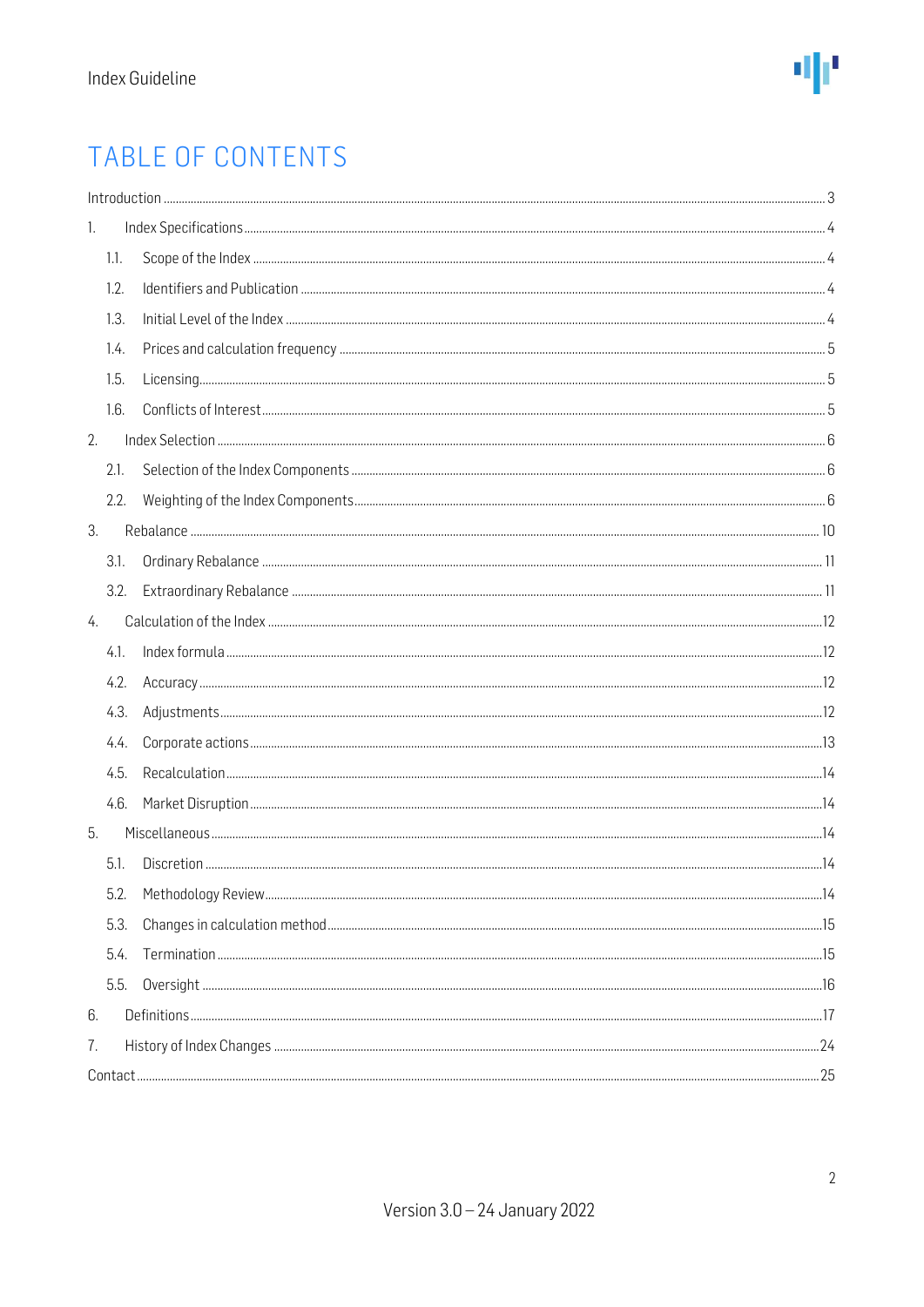### <span id="page-2-0"></span>INTRODUCTION

This document (the "GUIDELINE") is to be used as a guidelinewith regard to the composition, calculation, and maintenance of the Solactive Candriam Factors Sustainable Corporate Euro Bond Index (the "INDEX"). Any amendments to the rules made to the GUIDELINE are approved by the OVERSIGHT COMMITTEE specified in Section 5.5. The INDEX is owned, calculated, administered, and published by Solactive AG ("SOLACTIVE") assuming the role as administrator (the "INDEX ADMINISTRATOR") under the Regulation (EU) 2016/1011 (the "BENCHMARK REGULATION" or "BMR"). The name "Solactive" is trademarked.

#### The text uses defined terms which are formatted with "SMALL CAPS". Such Terms shall have the meaning assigned to them as specified in Section 6 (Definitions).

The GUIDELINE and the policies and methodology documents referenced herein contain the underlying principles and rules regarding the structure and operation of the INDEX. SOLACTIVE does not offer any explicit or tacit guarantee or assurance, neither pertaining to the results from the use of the INDEX nor the level of the INDEX at any certain point in time nor in any other respect. SOLACTIVE strives to the best of its ability to ensure the correctness of the calculation. There is no obligation for SOLACTIVE – irrespective of possible obligations to ISSUERS – to advise third parties, including investors and/or financial intermediaries, of any errors in the INDEX. The publication of the INDEX by SOLACTIVE does not constitute a recommendation for capital investment and does not contain any assurance or opinion of SOLACTIVE regarding a possible investment in a financial instrument based on this INDEX.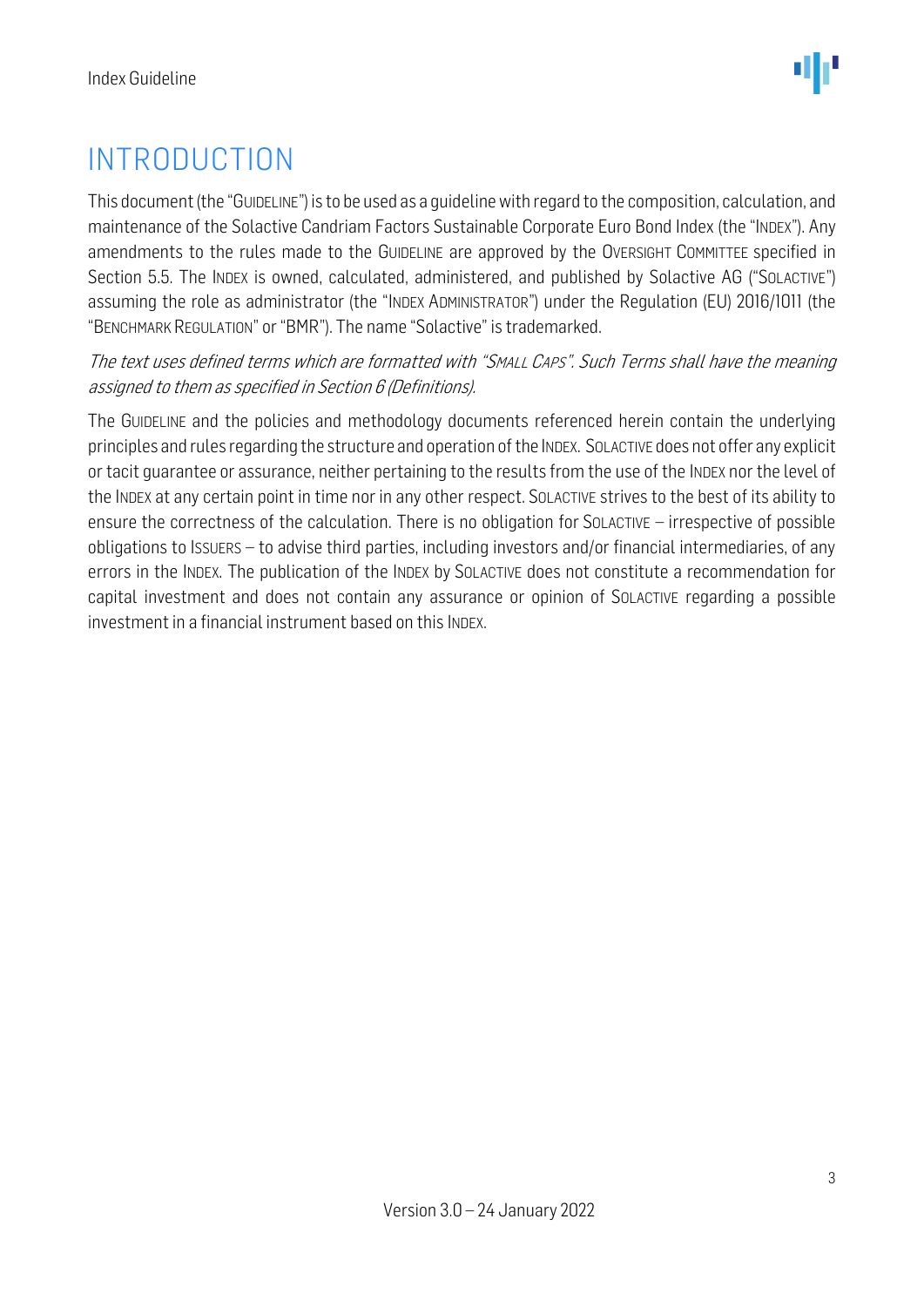### <span id="page-3-0"></span>1. INDEX SPECIFICATIONS

#### <span id="page-3-1"></span>1.1. SCOPE OF THE INDEX

The Index is rules-based. The Index is engineered to exploit the return potential of EUR denominated corporate debt securities using a non-conventional weighting scheme. The universe of eligible companies is derived by applying the sustainable and responsible investing ("SRI") criteria developed by Candriam Belgium S.A. Only investment grade debt is considered.

The Index is a Total Return Index, i.e. coupon payments will be reinvested directly in the Index.

#### <span id="page-3-2"></span>1.2. IDENTIFIERS AND PUBLICATION

The INDEX is published under the following identifiers:

| <b>Name</b>                | <b>SIN</b>   | Currency   | vpe | <b>RIC</b>        | <b>BBG</b> ticker |
|----------------------------|--------------|------------|-----|-------------------|-------------------|
| Solactive Candriam         |              |            |     |                   |                   |
| <b>Factors Sustainable</b> | DE000SLA3C16 | <b>EUR</b> | ΓR  | SOLCACBE SOLCACBE |                   |
| Corporate Euro Bond Index  |              |            |     |                   |                   |

\*TR means that the INDEX is calculated as Total Return index as described in the Bond Index Methodology, which is available on the SOLACTIVE website: <https://www.solactive.com/documents/bond-index-methodology/>

The INDEX is published on the website of the INDEX ADMINISTRATOR (www.solactive.com) and is, in addition, available via the price marketing services of Boerse Stuttgart GmbH and may be distributed to all of its affiliated vendors. Each vendor decides on an individual basis as to whether it will distribute or display the INDEX via its information systems.

Any publication in relation to the INDEX (e.g. notices, amendments to the GUIDELINE) will be available at the website of the INDEX ADMINISTRATOR: [https://www.solactive.com/news/announcements/.](https://www.solactive.com/news/announcements/)

#### <span id="page-3-3"></span>1.3. INITIAL LEVEL OF THE INDEX

The initial level of the INDEX on the (the "Live Date") June 30<sup>th</sup>, 2017 is 100. Historical values from the LIVE DATE will be recorded in accordance with Article 8 of the BMR. Before this date the index values are backfilled, with the index value based on 100 as at the close of trading on *December 3P<sup>st</sup>, 2015* (the "Start Date").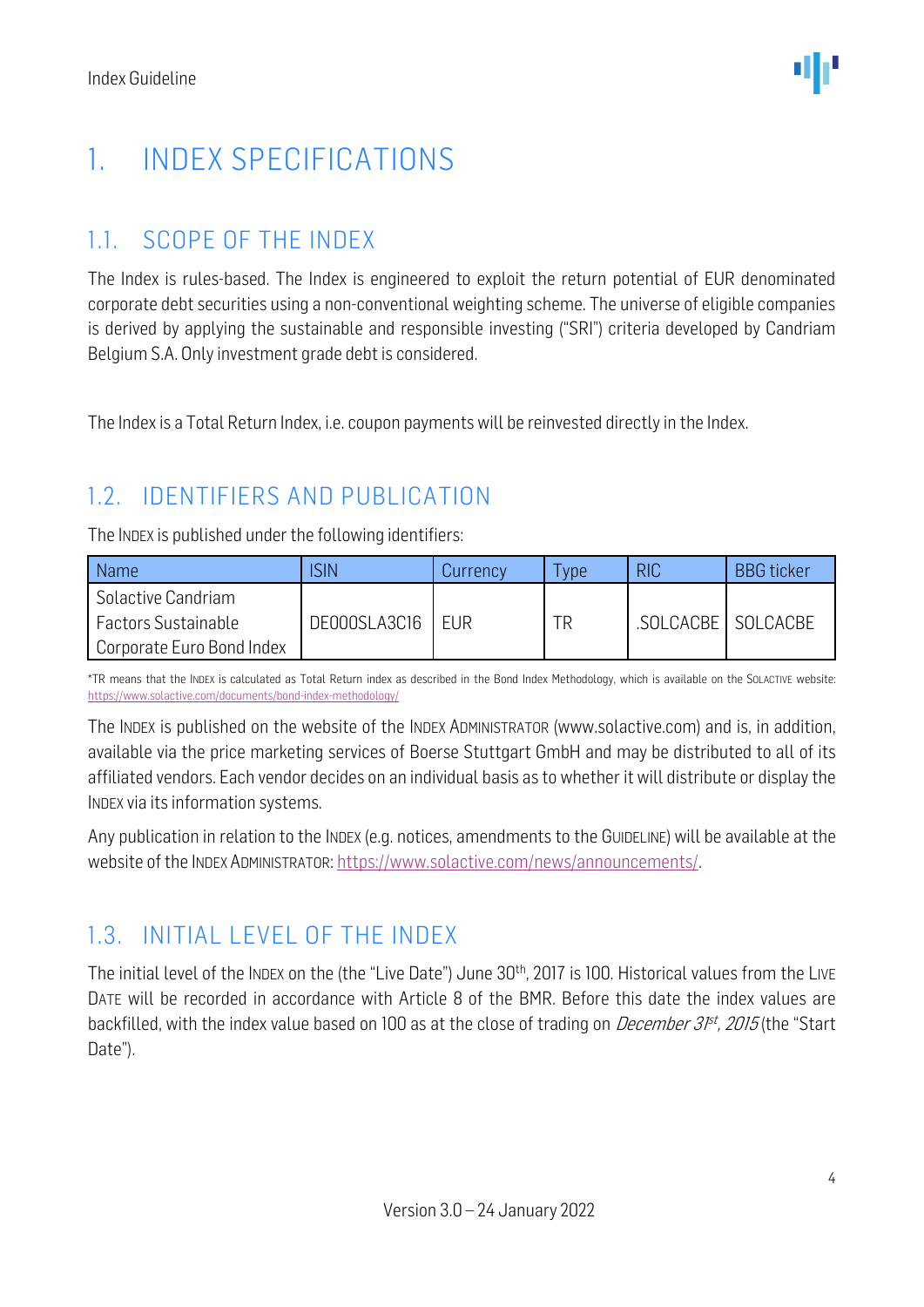

#### <span id="page-4-0"></span>1.4. PRICES AND CALCULATION FREQUENCY

The INDEX is calculated and distributed once every BUSINESS DAY based on the Evaluated Bid Price (see 4.2 Further Definitions) of the INDEX COMPONENTs. Bonds added in a rebalancing (see Section 3) are included the INDEX at the Evaluated Ask Price on the relevant REBALANCE DAY (as specified in Section 3.3). Bonds which are excluded from the INDEX in a rebalance are reflected in the calculation of the level of the INDEX for the REBALANCE DAY at the Evaluated Bid Price on the relevant REBALANCE DAY. INDEX analytical values are calculated each BUSINESS DAY using the Evaluated Bid Price based on FIXING TIME. Updated index values and other statistics will not be distributed. In the event that the data required for index calculation purposes is not available or that there are troubles regarding the price marketing of Solactive AG or Stuttgart Stock exchange the Index cannot be distributed.

#### <span id="page-4-1"></span>1.5. LICENSING

Licenses to use the INDEX as the underlying value for financial instruments, investment funds and financial contracts may be issued to stock exchanges, banks, financial services providers and investment houses by Solactive AG.

#### <span id="page-4-2"></span>1.6. CONFLICTS OF INTEREST

There are no conflicts of interest identified for this index.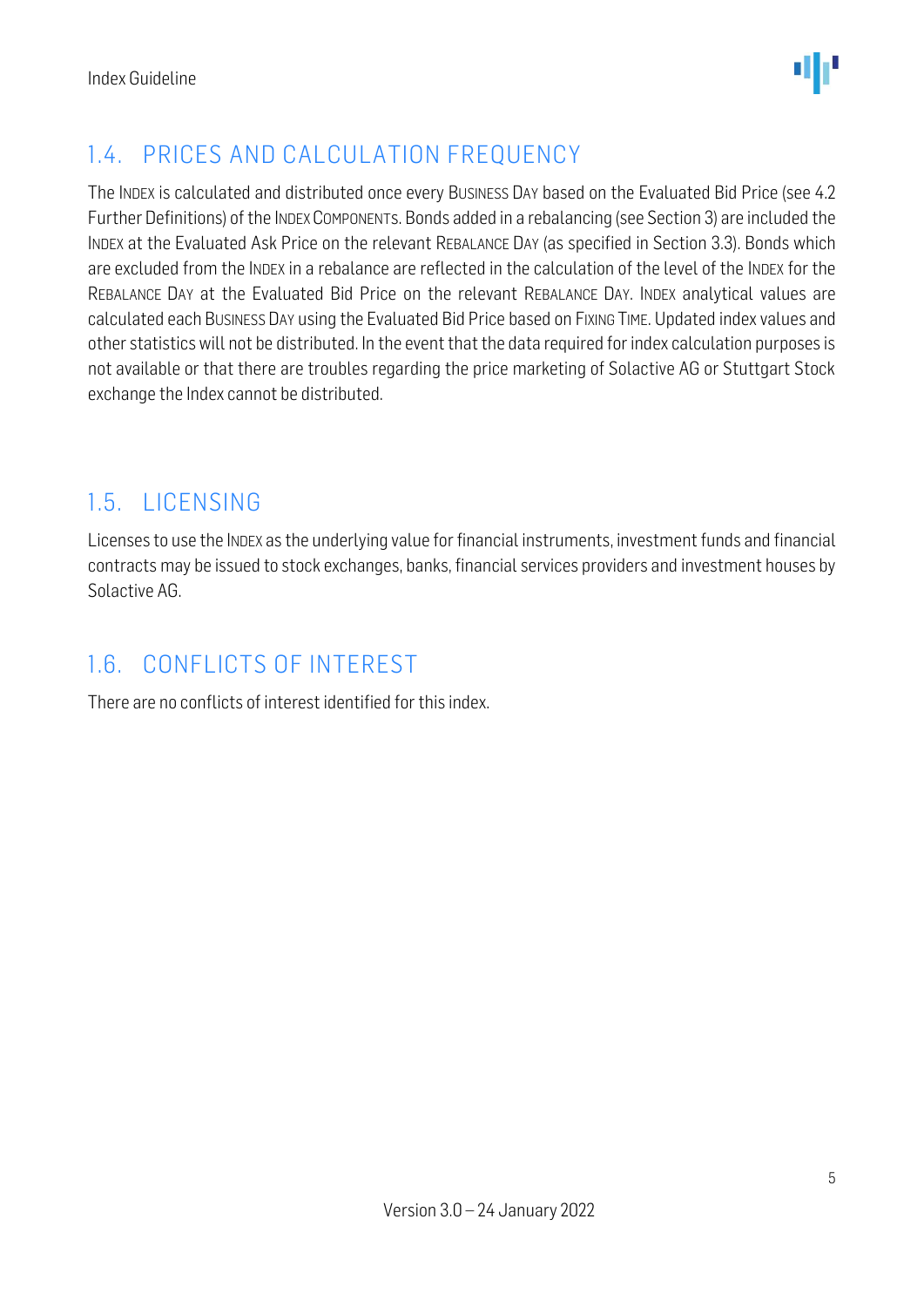### <span id="page-5-0"></span>2. INDEX SELECTION

At the launch of the Index, all financial instruments which meet the requirements of the Selection Pool are eligible for inclusion in the Index. Instruments issued prior to the Selection Day and which meet the criteria of the Selection Pool as defined under 4.1 will be added on the quarterly Adjustment Day to the Selection Pool. Additionally, on the quarterly Selection Day, the Index Committee will evaluate whether all current Index Components still meet the requirements of the Selection Pool. Any Index Components that do not pass this screen will be removed from the Index on the next Adjustment day.

#### <span id="page-5-1"></span>2.1.SELECTION OF THE INDEX COMPONENTS

The initial composition of each INDEX, as well as any selection for a rebalance (as specified in Section 3) is determined using the following rules:

An updated list of eligible companies is posted on the website [\(http://indexiq.candriam.com\)](http://indexiq.candriam.com/) quarterly, approximately five days prior to each Adjustment Day of the Index. Once the list is publicly available, Solactive uses the information to complete the index creation process by applying the weighting methodology outlined in 2.2.

(the "INDEX COMPONENT REQUIREMENTS")]

The determination of the INDEX COMPONENTS is fully rule-based and Solactive AG has no discretion.

#### <span id="page-5-2"></span>2.2. WEIGHTING OF THE INDEX COMPONENTS

The weights of the Index Components are determined using a multi-level approach. The final weighting is derived by applying the weighting scheme first on the issuer (Credit parent level: see 4.2 Further Definitions) level and adjusting the resulting weights by issue specific criteria.

The Fundamental Weight is derived on the issuer. For each issuer, the fundamental weight is the average of four specific factor weights. The factors are:

- Average Sales from the previous five years
- Average Operating Cash Flow from the previous five years (If Average < 0 then we consider Average  $= 0$ )
- Average Earnings from the previous five years (If Average  $\leq 0$  then we consider Average  $= 0$ )
- Last Book Value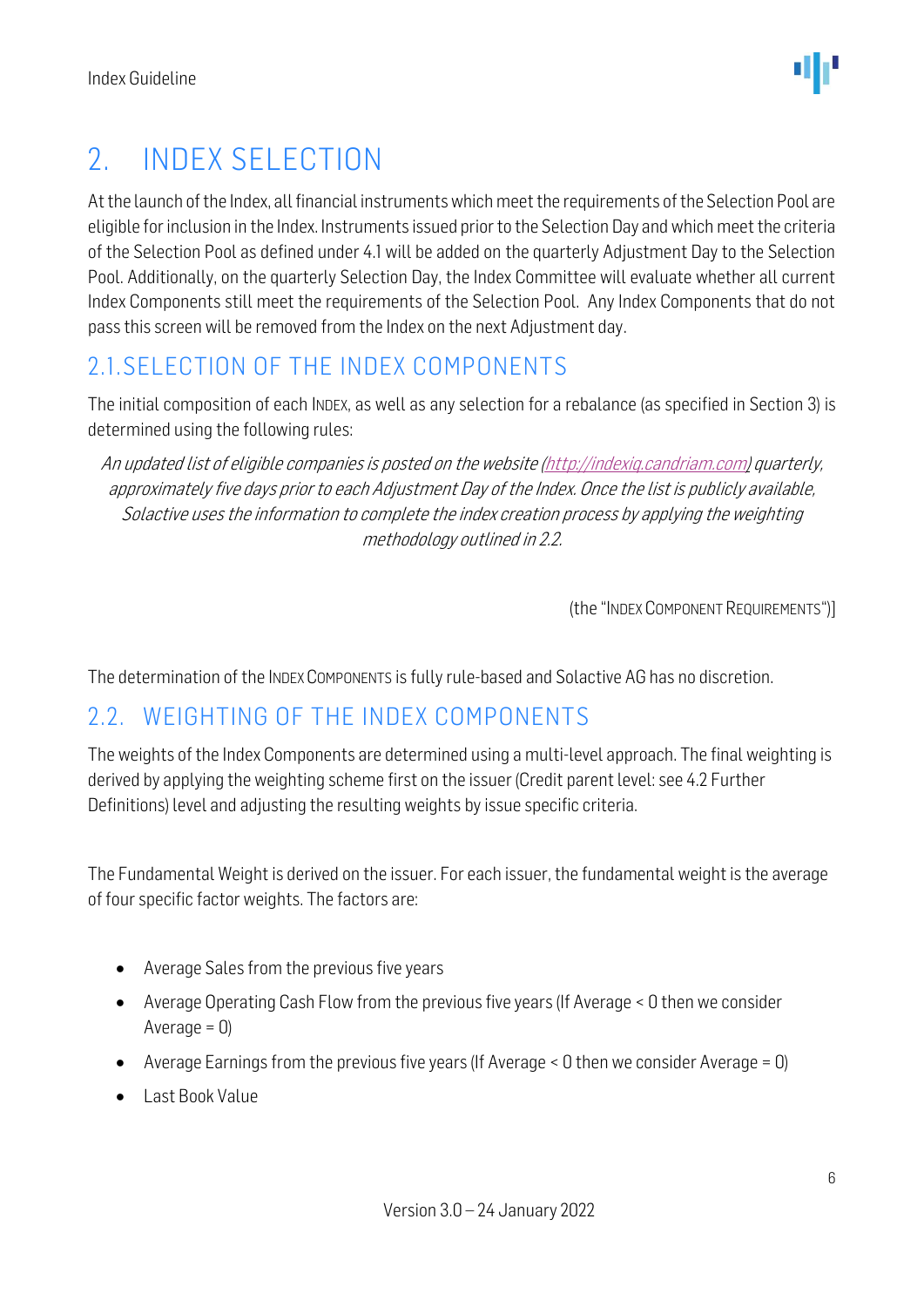

The weight for each factor is the company's value divided by the sum of values for all Index Components. Each component's Fundamental Weight is the average of the 4 factor weights for each component. If a field is missing, the factor is simply ignored from the calculations. If Sales factor is missing, the issuer is removed from universe.

The weight of each factor is determined by putting a company's factor value relative to the sum of all factor values of a specific factor. Expressed as formula a fundamental weight is determined:

$$
UFW_{j,i} = \frac{x_{j,i}}{\sum_{j=1}^{n} x_{j,i}} \text{ with } i = 1,2,3,4
$$

where

 $\mathit{UFW}_{j,i}$  is the Unadjusted Fundamental Weight of factor  $i$  of company  $j$ 

 $x_{j,i}$  is the factor value  $i$  of company  $j$ 

 $n$  is the total number of companies

The Unadjusted Fundamental Weight of each company is then the average of the four factors:

$$
UFW_j = \frac{\sum_{i=1}^{4} UFW_{j,i}}{4}
$$

The Fundamental Weight of an issue is derived by dividing the Unadjusted Fundamental Weight by the number of eligible bonds. A cap of 0.5% (50 bps) is applied:

$$
FW_j = MIN\left(\frac{UFW_j}{b_j}, 0.5\%\right)
$$

where

 $\mathit{UFW}_j$  is the Unadjusted Fundamental Weight of company  $j$ 

 $FW_{\!j}$ is the Fundamental Weight of all issues of company  $j$ 

 $b_j$ is the number of eligible bonds of company  $j$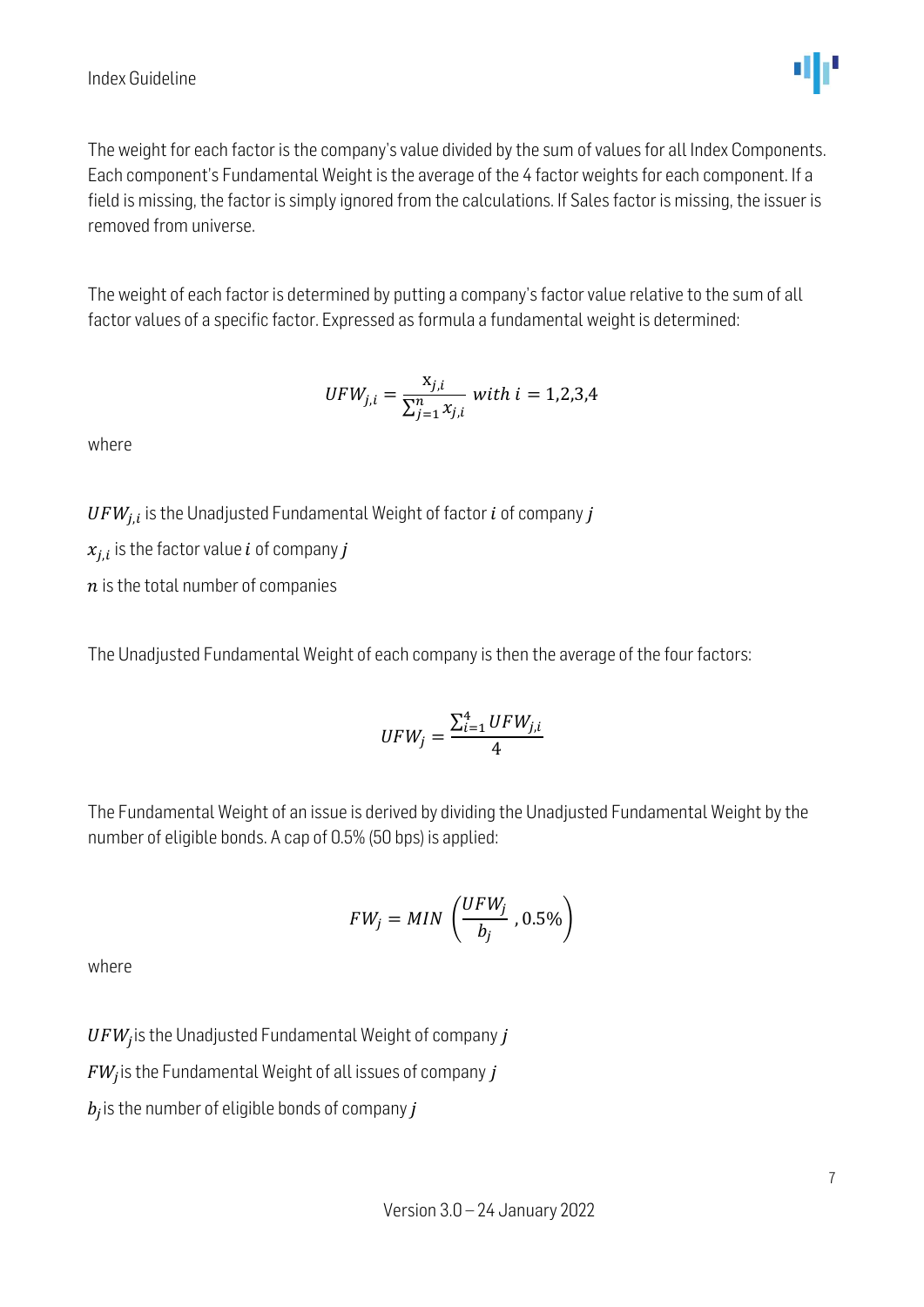

Please note that whenever all sales figures of the previous five years are not available, the issuer is not eligible for the Index.

The Fundamental Weight is then adjusted by issue specific characteristics. For each issue four factors are determined:

- Size: Aggregate Amount outstanding of eligible bonds per issuer (Credit parent level: see 4.2 Further Definitions).
- Value: The percentage difference between the current Option Adjusted Spread (OAS) and the fitted OAS using the following cross-sectional regression model:

$$
OAS_{l,t} = \beta_1 * TTM_{l,t} + \sum_{i=1}^{10} (\beta_i * R_{ti}) + \beta_3 * (OAS_{l,t-3M} - OAS_{l,t}) + \varepsilon
$$

where

 $\mathit{OAS}_{l,t}$  is the Option Adjusted Spread of issue  $l$  on the Selection Day  $t$ 

 $OAS_{LL-3M}$  is the Option Adjusted Spread of issue *l* three months prior to the Selection Day *t* 

 $TTM_l$  is the remaining Time to Maturity (in years) of issue  $l$  on the Selection Day  $t$ 

 $R_{ti}$  is a dummy variable which takes the value of 1 if the issue belongs on the selection day to this rating class and 0 otherwise (There are 10 investment grade rating categories). The rating used is the average rating of Moody's and S&P Ratings. In the case the average is between two rating categories, the better rating is used.

 $\alpha$  is the regression intercept

 $\beta_1, \beta_2, \beta_3$  are the regression coefficients and

 $\varepsilon$  is the error term

If one of the necessary input parameters is not available, the specific factor is not being calculated for this bond. However, this does not mean the bond is not eligible for the Index anymore. (If the Rating is not available, the value factor is not being calculated).

The fitted OAS of each issue is calculated using the estimated coefficients (there is no constant to avoid multi-collinearity with binary variable):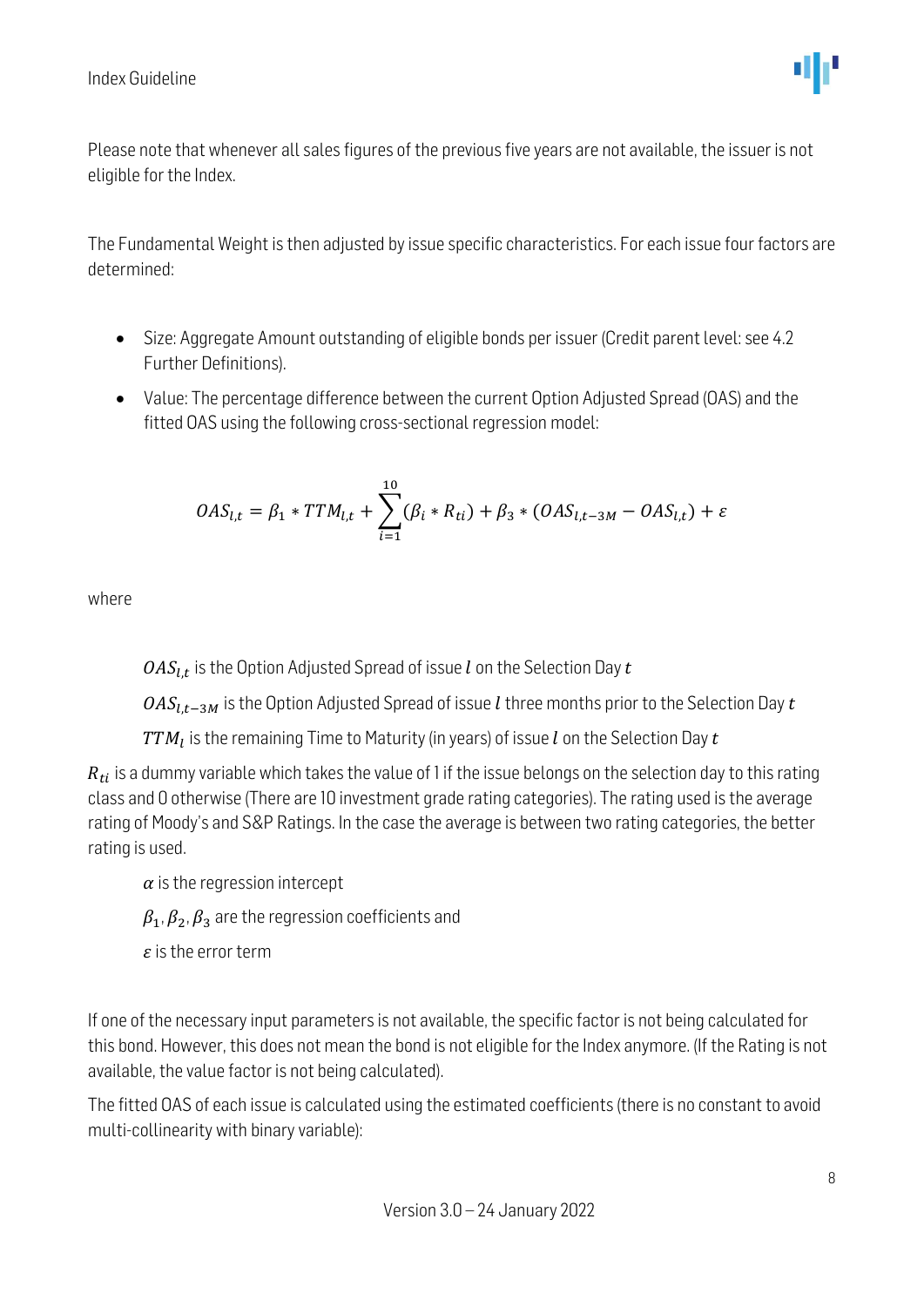$$
\overline{OAS_{l,t}} = \widehat{\beta_1} * TTM_{l,t} + \sum_{i=1}^{10} (\beta_i * R_{ti}) + \widehat{\beta_3} * (OAS_{l,t-3M} - OAS_{l,t})
$$

The Value Factor is then calculated as the difference of the actual OAS and the fitted OAS:

$$
VAL_{l,t} = \left(\frac{\overline{OAS_{l,t}} - OAS_{l,t}}{\overline{OAS_{l,t}}}\right)
$$

• Momentum: the six-month credit return of the security (versus the duration match Euro Interest Swap Rate). The calculation expressed as a formula is:

$$
MOM_{l,t} = \left(1 + \left(-\, ED_{l,t} \, * \left( OAS_{l,t} - OAS_{l,t-6} \right) + OAS_{l,t-6} \, * \frac{180}{365} \right) \right)^{-1}
$$

where

 $\mathit{MOM}_{l,t}$  is the Momentum Factor of issue  $l$  on the Selection Day  $t$  (measured as the Credit Return + Spread Carry)

 $ED_{l,t}$  is the Effective Duration of issue l on the Selection Day  $t$ 

 $\mathit{OAS}_{l,t}$  is the Option Adjusted Spread of issue  $l$  on the Selection Day  $t$ 

 $OAS_{l,t-6M}$  is the Option Adjusted Spread of issue *l* six months prior to the Selection Day *t* 

If one of the necessary input parameters is not available, the specific factor is not being calculated for this bond. However, this does not mean the bond is not eligible for the Index anymore.

• Low Volatility: The volatility of each issue is approximated via: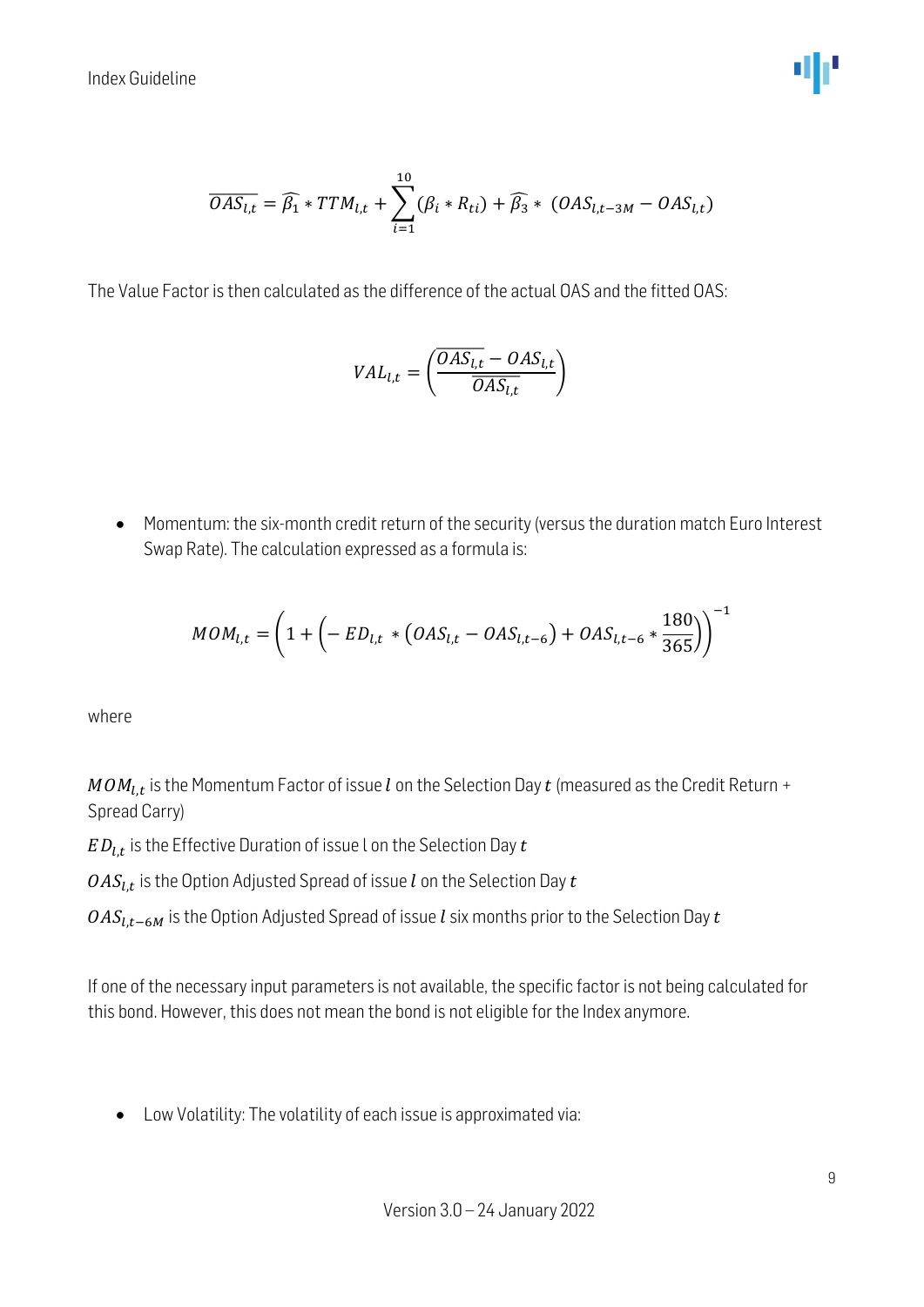$$
VOL_{l,t} = ED_{l,t} * OAS_{l,t}
$$

where

 $\mathit{VOL}_{l,t}$  is the approximated volatility of issue  $l$  on Selection Day  $t$  $ED_{l,t}$  is the Effective Duration of issue L on the Selection Day  $t$ 

 $\mathit{OAS}_{l,t}$  is the Option Adjusted Spread of issue  $l$  on the Selection Day  $t$ 

Each issue is ranked on each factor. For each issue, an average of all factor percentile ranks is calculated. Based on this average all issues are sorted into quintiles. Issues whose average percentile ranks within the lowest 20% will be assigned to the first quintile. Issues whose average ranks within the next lowest 20% will be assigned to the second quintile and so on. Depending on the quintile an issue is assigned to, an adjustment to the fundamental weight is done:

| Quintile   |          |         | <b>U</b> |       |           |
|------------|----------|---------|----------|-------|-----------|
| Adjustment | $+10bps$ | $+5bps$ | $+/-0$   | -5bps | $-10$ bps |

The Final Weight of each issue is the sum of the Fundamental Weight and the Adjustment:

#### Final  $Weight_{1,t} = FW_i + Adjustment$

Finally, the calculated weights are scaled so that the sum of them equals 1.

#### <span id="page-9-0"></span>3. REBALANCE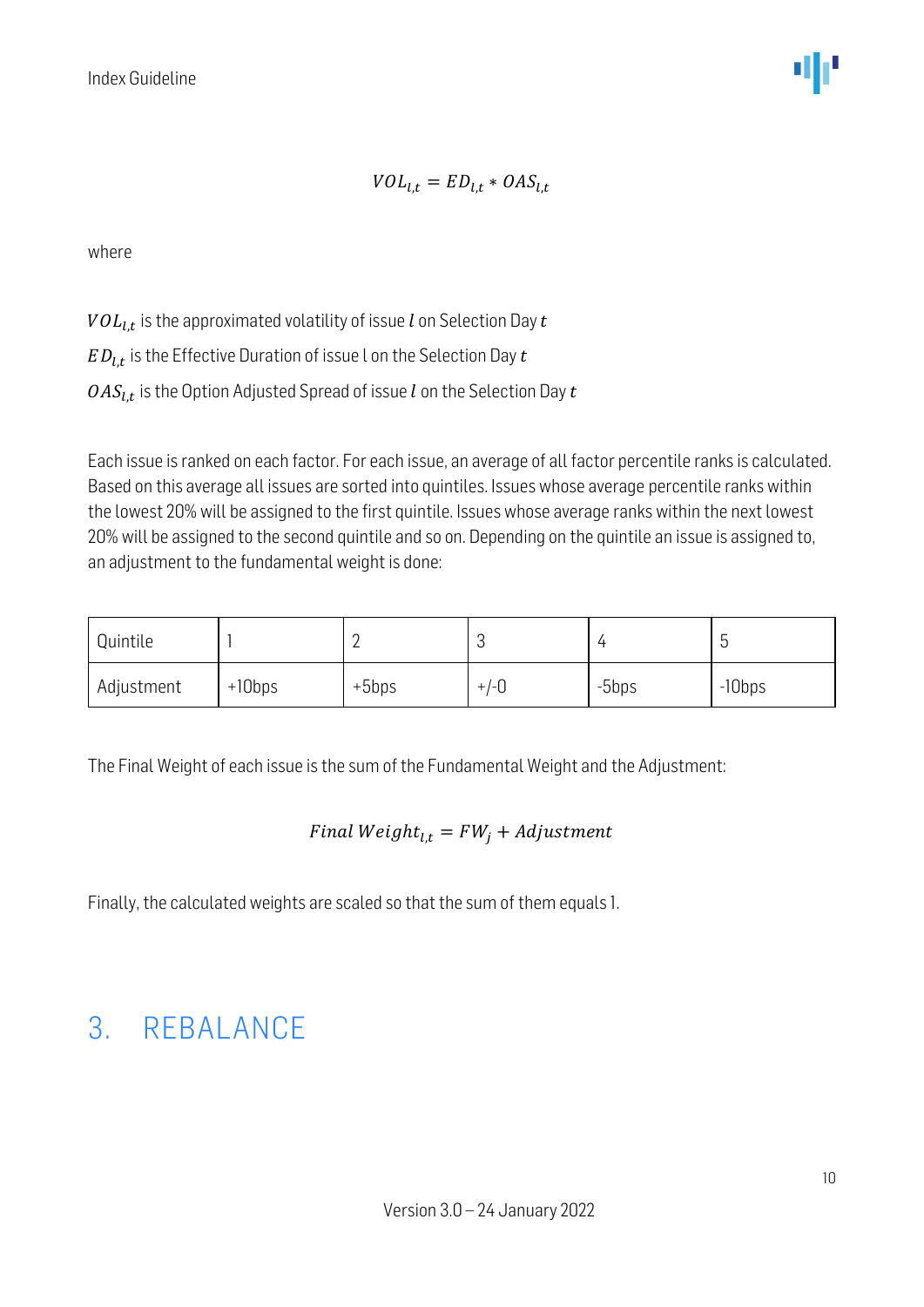#### <span id="page-10-0"></span>3.1. ORDINARY REBALANCE

In order to reflect the new selection of the INDEX COMPONENTS determined on the SELECTION DAY (in accordance with Section 2.1) the INDEX is adjusted on the REBALANCE DAY after CLOSE OF BUSINESS.

For more information on the rebalance procedure please refer to the Bond Index Methodology, which is incorporated by reference and available on the SOLACTIVE website: [https://www.solactive.com/documents/bond-index-methodology/.](https://www.solactive.com/documents/bond-index-methodology/)

The composition of the Index is ordinarily adjusted four times a year on the last business day of March, June, September, and the second business day in January. The composition of the Index is reviewed on the Selection Day, which is the 2nd Friday in March, June, September and December. Necessary changes are announced.

SOLACTIVE will publish any changes made to the INDEX COMPONENTS with sufficient notice before the REBALANCE DAY on the SOLACTIVE webpage under the section "Announcement", which is available at https://www.solactive.com/news/announcements/

#### <span id="page-10-1"></span>3.2. EXTRAORDINARY REBALANCE

In addition to the ordinary rebalance, the INDEX is also rebalanced extraordinarily. These adjustments take place outside the rebalancing schedule and follow different rules than the ordinary rebalances. The extraordinary rebalance is triggered by the mechanism described below:

The Index Committee will decide about the future composition and the implementation of any necessary adjustments of the Index if an Extraordinary Event (early redemption, credit event etc.) regarding one or more index constituents occurs. See details under 4.3 Adjustments

The Index Committee will decide on the future composition of the Index as well as the Business Day which marks the starting of the new adjusted Index composition.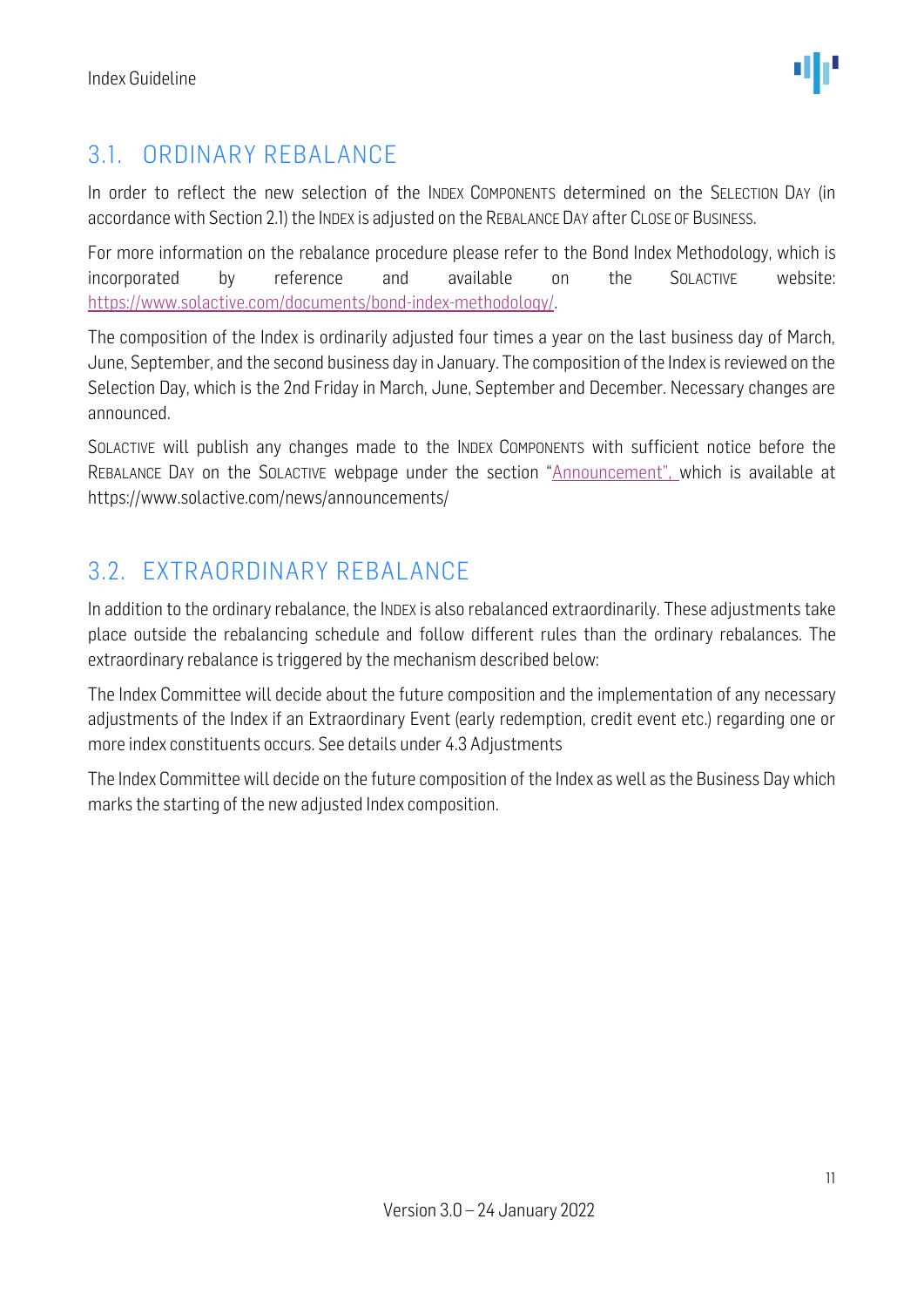### <span id="page-11-0"></span>4. CALCULATION OF THE INDEX

#### <span id="page-11-1"></span>4.1. INDEX FORMULA

The INDEX is calculated as a Total Return index.

A gross total return index seeks to replicate the overall return from holding an index portfolio, thus considering both coupon payments and Corporate Action proceeds in addition to the price changes adjusted for any accrued interest. Coupon and other cash payments will be reinvested directly.

The direct reinvestment formula implies a daily reinvestment in the INDEX of proceeds resulting from corporate actions and coupon payments in respect of the INDEX COMPONENTS on the effective date of such events. The reinvestment will be undertaken proportionately to the weights of the INDEX COMPONENTS. The direct reinvestment index formula stipulates further that the level of the INDEX changes based on the change of the prices of its INDEX COMPONENTS taking into account their weight in the INDEX.

A more detailed description of the mechanics of the Direct Reinvestment formula can be found in the Bond index Methodology under Section which is available on the SOLACTIVE website: [https://www.solactive.com/documents/bond-index-methodology/.](https://www.solactive.com/documents/bond-index-methodology/)

#### <span id="page-11-2"></span>4.2. ACCURACY

The level of the INDEX will be rounded to 2 decimal places. According to the terms of the bond, the Index Administrator will take the following conventions into account:

Act/Act Act/360 Act/365 30/360 ISMA 30/360

The Index does not take taxes into account and assumes gross coupon payments.

Accrued interests are calculated with settlement convention t+2

#### <span id="page-11-3"></span>4.3. ADJUSTMENTS

Under certain circumstances, an adjustment of the INDEX may be necessary between two regular REBALANCE DAYS. Basically, such adjustment is need to be made if a corporate action (as specified in Section 4.4 below)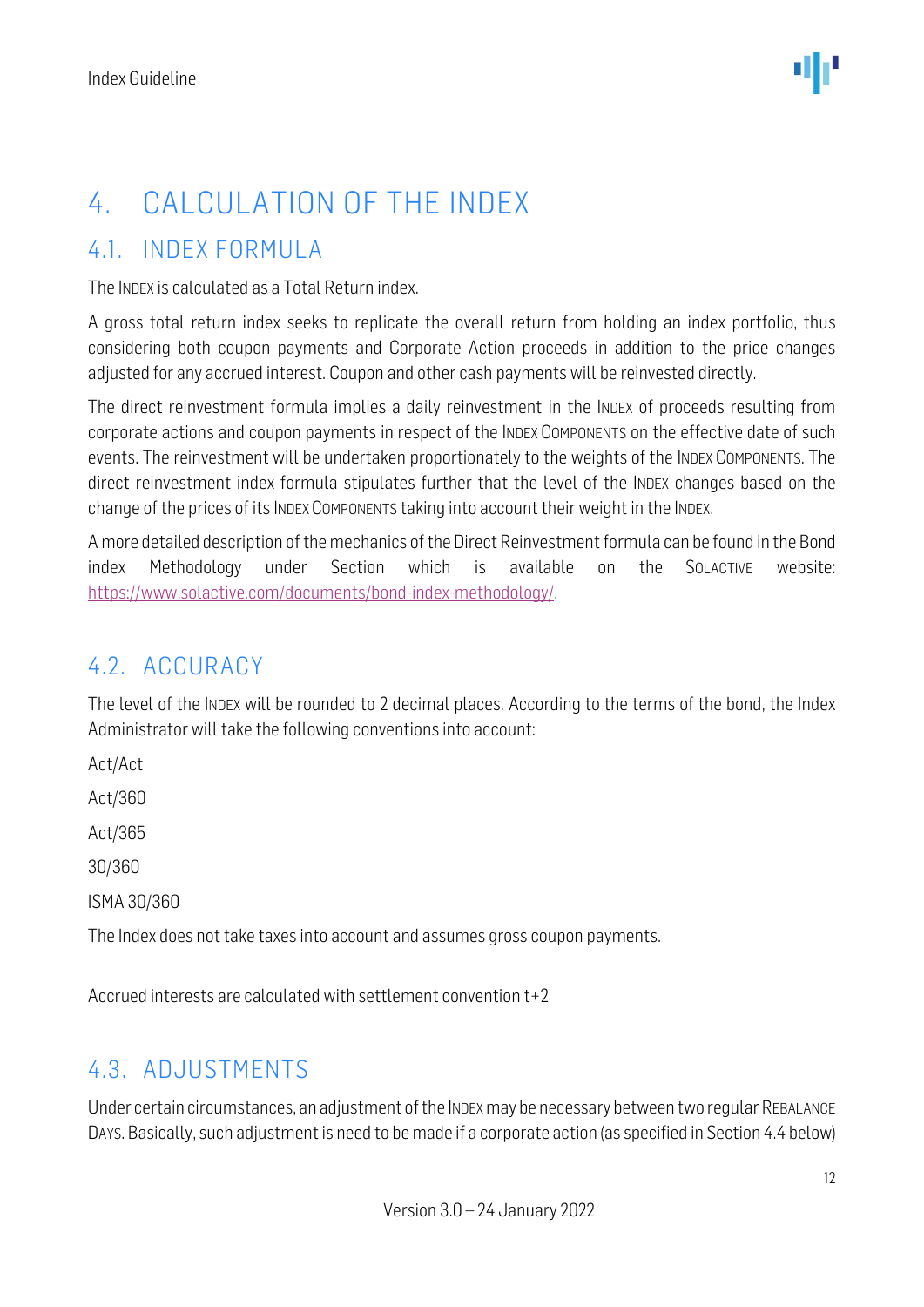in relation to an INDEX COMPONENT occurs. Such adjustment may need to be done in relation to an INDEX COMPONENT and/or may also affect the number of INDEX COMPONENTS and/or the weighting of certain INDEX COMPONENTS and will be made in compliance with the Bond Index Methodology, which is available which is available on the SOLACTIVE website: [https://www.solactive.com/documents/bond-index-methodology/.](https://www.solactive.com/documents/bond-index-methodology/)

#### <span id="page-12-0"></span>4.4. CORPORATE ACTIONS

As part of the INDEX maintenance SOLACTIVE will consider various events – also referred to as corporate actions –which result in an adjustment to the INDEX between two regular REBALANCE DAYS. Such events have a material impact on the price, weighting or overall integrity of INDEX COMPONENTS. Therefore, they need to be accounted for in the calculation of the INDEX. Corporate actions will be implemented from the cum-day to the ex-day of the corporate action, so that the adjustment to the INDEX coincides with the occurrence of the price effect of the respective corporate action.

Adjustments to the INDEX to account for corporate actions will be made in compliance with the Bond Index Methodology, which is available which is available on the SOLACTIVE website: [https://www.solactive.com/documents/bond-index-methodology/.](https://www.solactive.com/documents/bond-index-methodology/) This document contains for each corporate action a brief definition and specifies the relevant adjustment to the INDEX variables.

While SOLACTIVE aims at creating and maintaining its methodology for treatment of corporate actions as generic and transparent as possible and in line with regulatory requirements, it retains the right in accordance with the Bond Index Methodology to deviate from these standard procedures in case of any unusual or complex corporate action or if such a deviation is made to preserve the comparability and representativeness of the INDEX over time.

Solactive considers following, but not conclusive, list of corporate actions as relevant for INDEX maintenance:

- $\geq$  Early Redemption (an event that leads to a redemption of a bond before the regular maturity date)
- $\geq$  Flat Trading (e.g. a bond Issuer fails to meet its coupon payment obligation)
- $\geq$  Bond Default (e.g. when the ISSUER fails to meet its coupon payment obligation or repay the principal at maturity)
- $\geq$  Tender Offers (a holder of a bond is invited to tender the bond for a specific price at a specific time before the regular maturity date)
- $\geq$  Exchange Offers (type of a tender offer where the Issuer offers its bondholders to exchange their existing bonds for an asset other than cash)
- $\geq$  Distressed Debt Exchange (form of debt exchange when bondholders agree to reduce the principal amount of debt securities in order to obtain higher payment priority in the form of secured debt)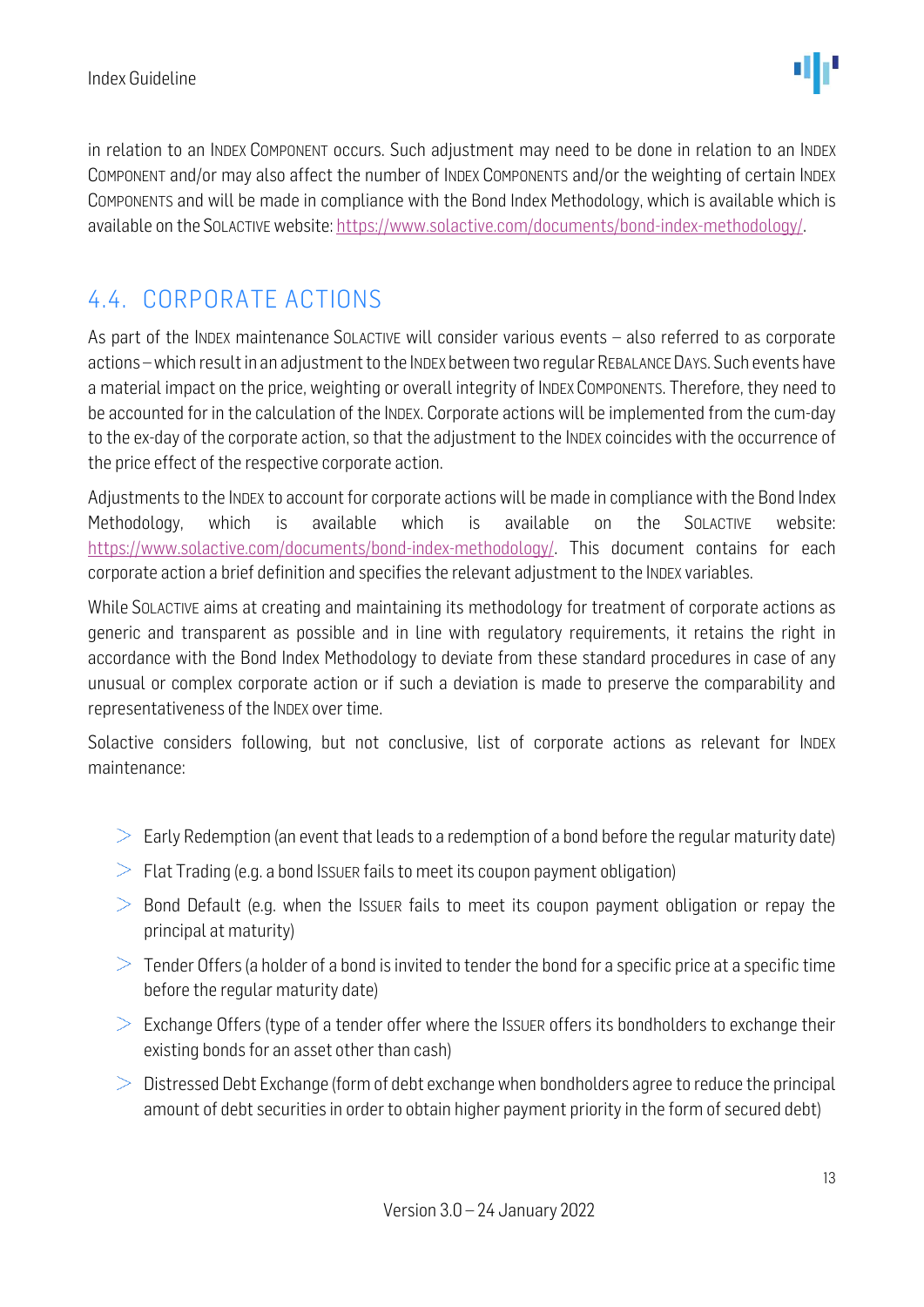- $\geq$  Bond Funge (bond issue that is attached to an existing one (parent bond). On a defined date the parent bond absorbs the funged bond)
- $>$  Payment-in-Kind Bonds (a situation where a bond pay interest in additional bonds rather than in cash)
- $\geq$  Conversion of [CoCo] Bonds
- $\geq$  Debt Issuance
- $>$  Bond Maturity

#### <span id="page-13-0"></span>4.5. RECALCULATION

SOLACTIVE makes the greatest possible efforts to accurately calculate and maintain its indices. However, errors in the determination process may occur from time to time for variety reasons (internal or external) and therefore, cannot be completely ruled out. SOLACTIVE endeavors to correct all errors that have been identified within a reasonable period of time. The understanding of "a reasonable period of time" as well as the general measures to be taken are generally depending on the underlying and is specified in the Solactive Correction Policy, which is incorporated by reference and available on the SOLACTIVE website: [https://www.solactive.com/documents/correction-policy/.](https://www.solactive.com/documents/correction-policy/)

#### <span id="page-13-1"></span>4.6. MARKET DISRUPTION

In periods of market stress SOLACTIVE calculates its indices following predefined and exhaustive arrangements as described in the Solactive Disruption Policy, which is incorporated by reference and available on the SOLACTIVE website: [https://www.solactive.com/documents/disruption-policy/.](https://www.solactive.com/documents/disruption-policy/) Such market stress can arise due to a variety of reasons, but generally results in inaccurate or delayed prices for one or more INDEX COMPONENTS. The determination of the INDEXmay be limited or impaired at times of illiquid or fragmented markets and market stress.

### <span id="page-13-2"></span>5. MISCELLANEOUS

#### <span id="page-13-3"></span>5.1. DISCRETION

Any discretion which may need to be exercised in relation to the determination of the INDEX (for example the determination of the INDEX COMPONENTS or any other relevant decisions in relation to the INDEX) shall be made in accordance with strict rules regarding the exercise of discretion or expert judgement established by the INDEX ADMINISTRATOR.

#### <span id="page-13-4"></span>5.2. METHODOLOGY REVIEW

The methodology of the INDEX is subject to regular review, at least annually. In case a need of a change of the methodology has been identified within such review (e.g. if the underlying market or economic reality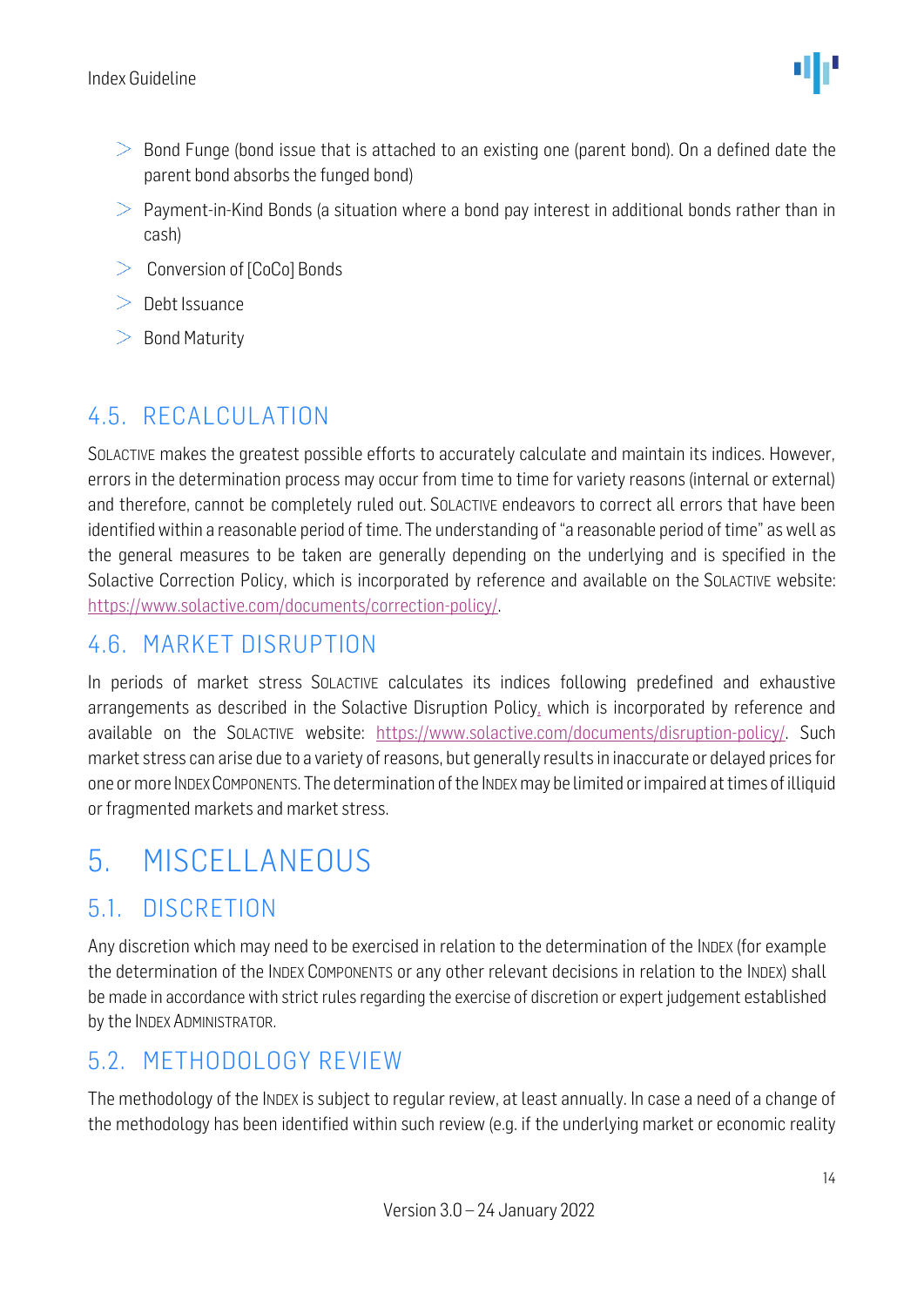has changed since the launch of the INDEX, i.e. if the present methodology is based on obsolete assumptions and factors and no longer reflects the reality as accurately, reliably and appropriately as before), such change will be made in accordance with the Methodology Policy. which is incorporated by reference available on the SOLACTIVE website: [https://www.solactive.com/documents/methodology-policy/.](https://www.solactive.com/documents/methodology-policy/)

Such change in the methodology will be announced on the SOLACTIVE webpage under the Section "Announcement", which is available at https://www.solactive.com/news/announcements/. The date of the last amendment of this INDEX is contained in this GUIDELINE.

#### <span id="page-14-0"></span>5.3. CHANGES IN CALCULATION METHOD

The application by the INDEX ADMINISTRATOR of the method described in this document is final and binding. The INDEXADMINISTRATOR shall apply the method described above for the composition and calculation of the INDEX. However, it cannot be excluded that the market environment, supervisory, legal, financial or tax reasons may require changes to be made to this method. The INDEX ADMINISTRATOR may also make changes to the terms and conditions of the INDEX and the method applied to calculate the INDEX that it deems to be necessary and desirable in order to prevent obvious or demonstrable error or to remedy, correct or supplement incorrect terms and conditions. The INDEX ADMINISTRATOR is not obliged to provide information on any such modifications or changes. Despite the modifications and changes, the INDEX ADMINISTRATOR will take the appropriate steps to ensure a calculation method is applied that is consistent with the method described above.

#### <span id="page-14-1"></span>5.4. TERMINATION

SOLACTIVE makes the greatest possible efforts to ensure the resilience and continued integrity of its indices over time. Where necessary, SOLACTIVE follows a clearly defined and transparent procedure to adapt index methodologies to changing underlying markets (see Section 5.2 "Methodology Review") in order to maintain continued reliability and comparability of the indices. Nevertheless, if no other options are available the orderly cessation of the INDEX may be indicated. This is usually the case when the underlying market or economic reality, which the INDEX is set to measure or to reflect, changes substantially and in a way not foreseeable at the time of inception of the INDEX, the INDEX rules, and particularly the selection criteria, can no longer be applied coherently or the INDEX is no longer used as the underlying value for financial instruments, investment funds and financial contracts.

SOLACTIVE has established and maintains clear guidelines on how to identify situations in which the cessation of the INDEX is unavoidable, how stakeholders are to be informed and consulted and the procedures to be followed for a termination or the transition to an alternative index. Details are specified in the Solactive Termination Policy, which is incorporated by reference and available on the SOLACTIVE website: [https://www.solactive.com/documents/termination-policy/.](https://www.solactive.com/documents/termination-policy/)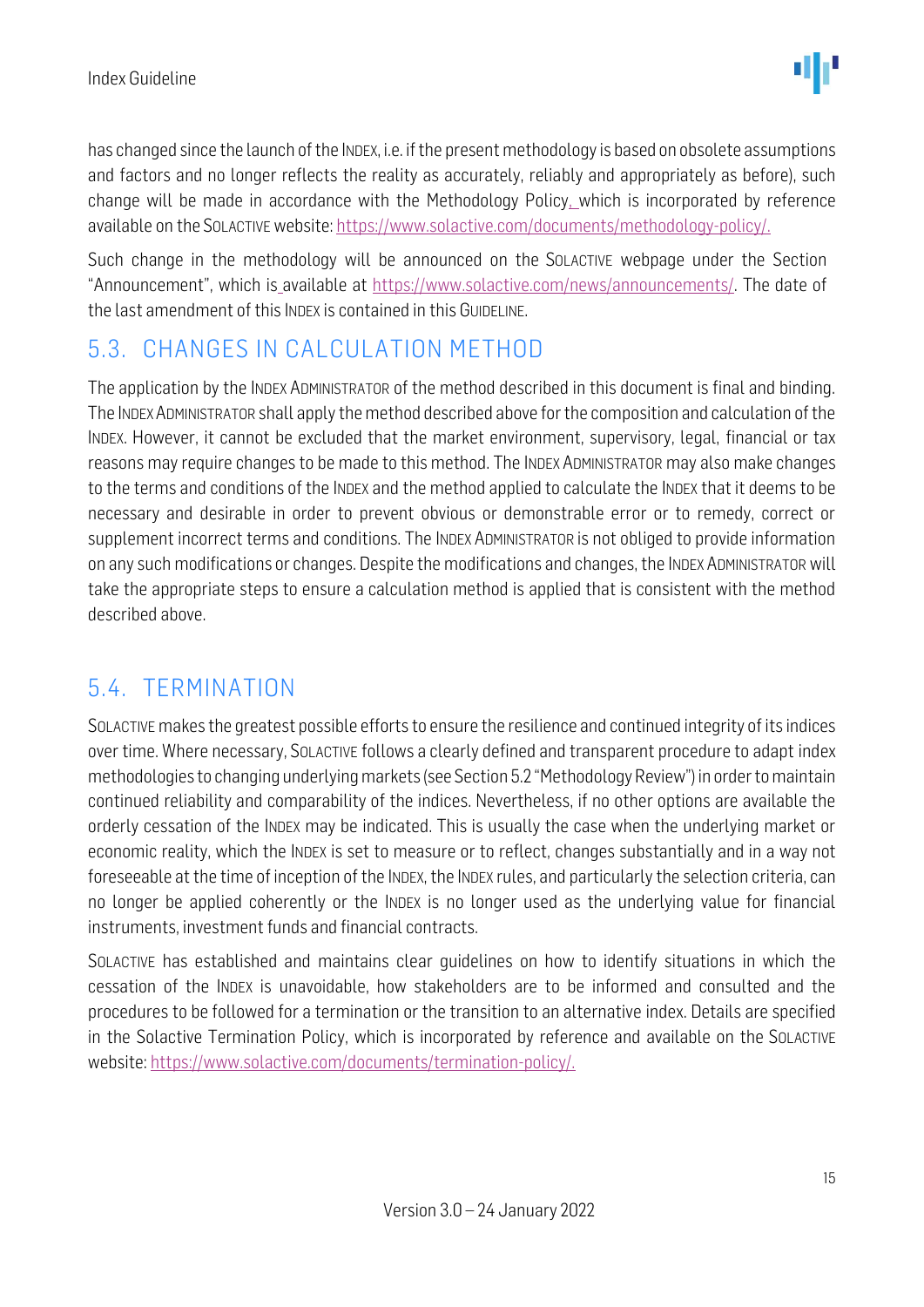#### <span id="page-15-0"></span>5.5. OVERSIGHT

An oversight committee composed of staff from SOLACTIVE and its subsidiaries (the "OVERSIGHT COMMITTEE") is responsible for decisions regarding any amendments to the rules of the INDEX. Any such amendment, which may result in an amendment of the GUIDELINE, must be submitted to the OVERSIGHT COMMITTEE for prior approval and will be made in compliance with th[e Methodology](http://methodology/) Policy, which is available on the SOLACTIVE website: [https://www.solactive.com/documents/methodology-policy/.](https://www.solactive.com/documents/methodology-policy/)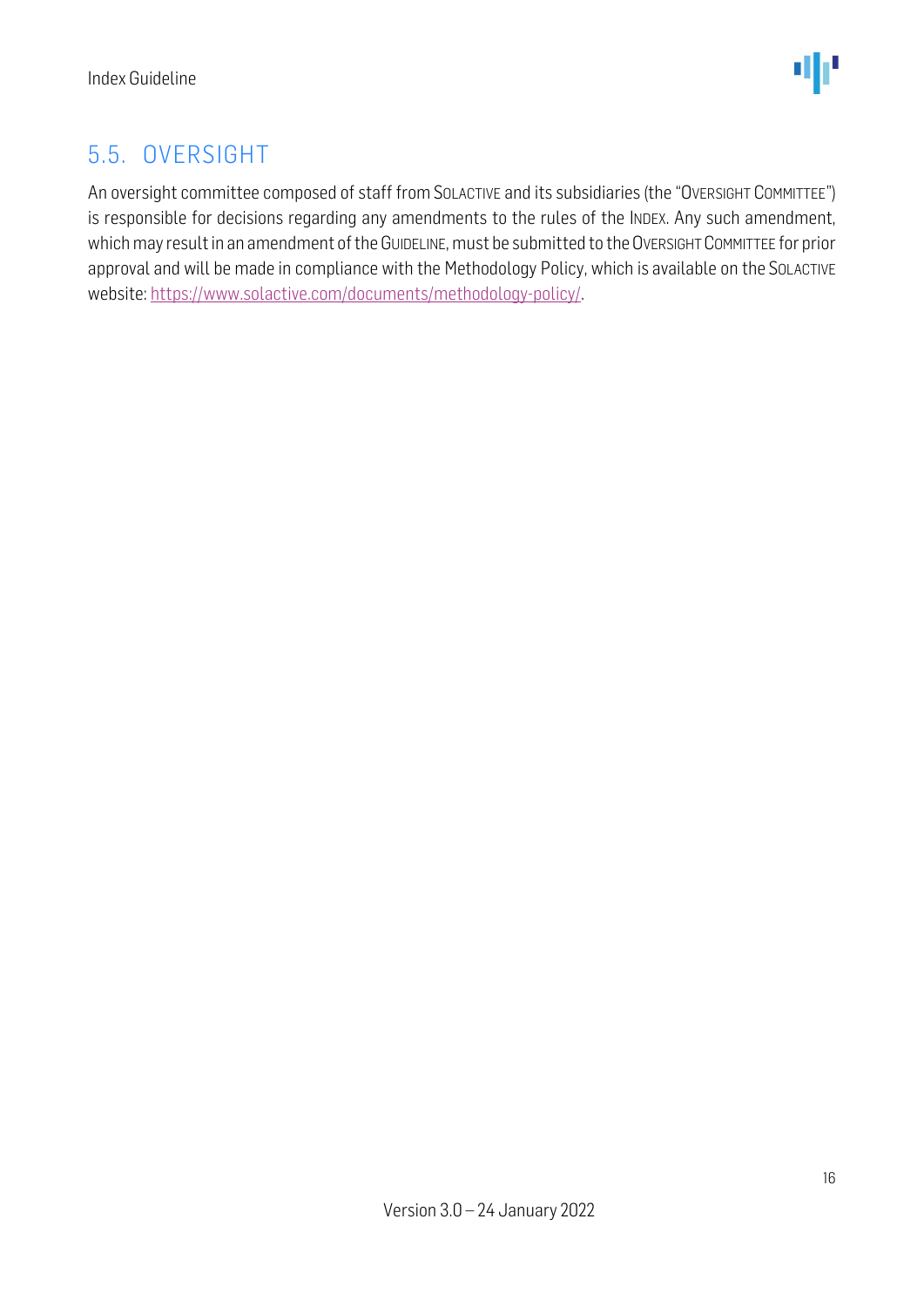### <span id="page-16-0"></span>6. DEFINITIONS

The "Selection Pool" comprises bonds that fulfill the following conditions:

- (a) The issuer (Credit parent level: see 4.2 Further Definitions) is part of the Candriam Investors Group SRI universe. The universe is publicly accessible via http://indexig.candriam.com. A further explanation of the Candriam Investors Group SRI universe is provided in Section 4.2.
- (b) Denominated in EUR
- (c) Amount Outstanding of at least 500 m EUR
- (d) Time to maturity of at least 18 months for new issues entering the index. The minimum time to maturity for bonds in the Index is 12 months.
- (e) Bonds that switch from fixed to floating rate coupons qualify provided they are callable within the fixed rate period and have at least one year prior to the date the bond transitions from a fixed to a floating rate coupon structure.
- (f) A minimum rating of BBB- by Standard & Poor's or Baa3 by Moody's Investors Service is required. For the avoidance of doubt if one of the rating agencies rates the bond as Investment Grade it is eligible for inclusion in the Index.
- (g) Fixed Coupon Bonds, Zero Coupon Bonds, Payment-In-Kind Bonds and Step-Up Coupon Bonds are eligible for inclusion in the Index.
- (h) Bearer Bonds are eligible for inclusion in the Index.
- (i) For a bond to be included in the Index, a price must be available from a recognized bond price provider as determined by the Index Committee.
- (j) Sinking Fund Bonds, Floating Rate Bonds, Convertible Bonds, Inflation-linked Bonds, Contingent Capital Securities, Covered Bonds, Preferred Securities, Securitized or Collateralized Bonds or Collateralized Debt Obligations (CDOs) are not eligible for inclusion in the Index.
- (k) Callable perpetual securities qualify for inclusion in the Index provided they are at least one year from the next call date.
- (l) Bonds sold by supranational entities are not eligible for inclusion.
- (m) Bonds sold by entities that are 100%-owned by national governments or their departments, or that are guaranteed by them are excluded from the Index. Bonds sold by entities which carry out government-sponsored roles, particularly in the public sphere, are also excluded.
- (n) Private placements are not eligible for inclusion in the Index.
- (o) Per issuer, only 10 bonds are included in the Index. The issues are ranked in a descending order by amount outstanding, issue date, and Yield to Maturity.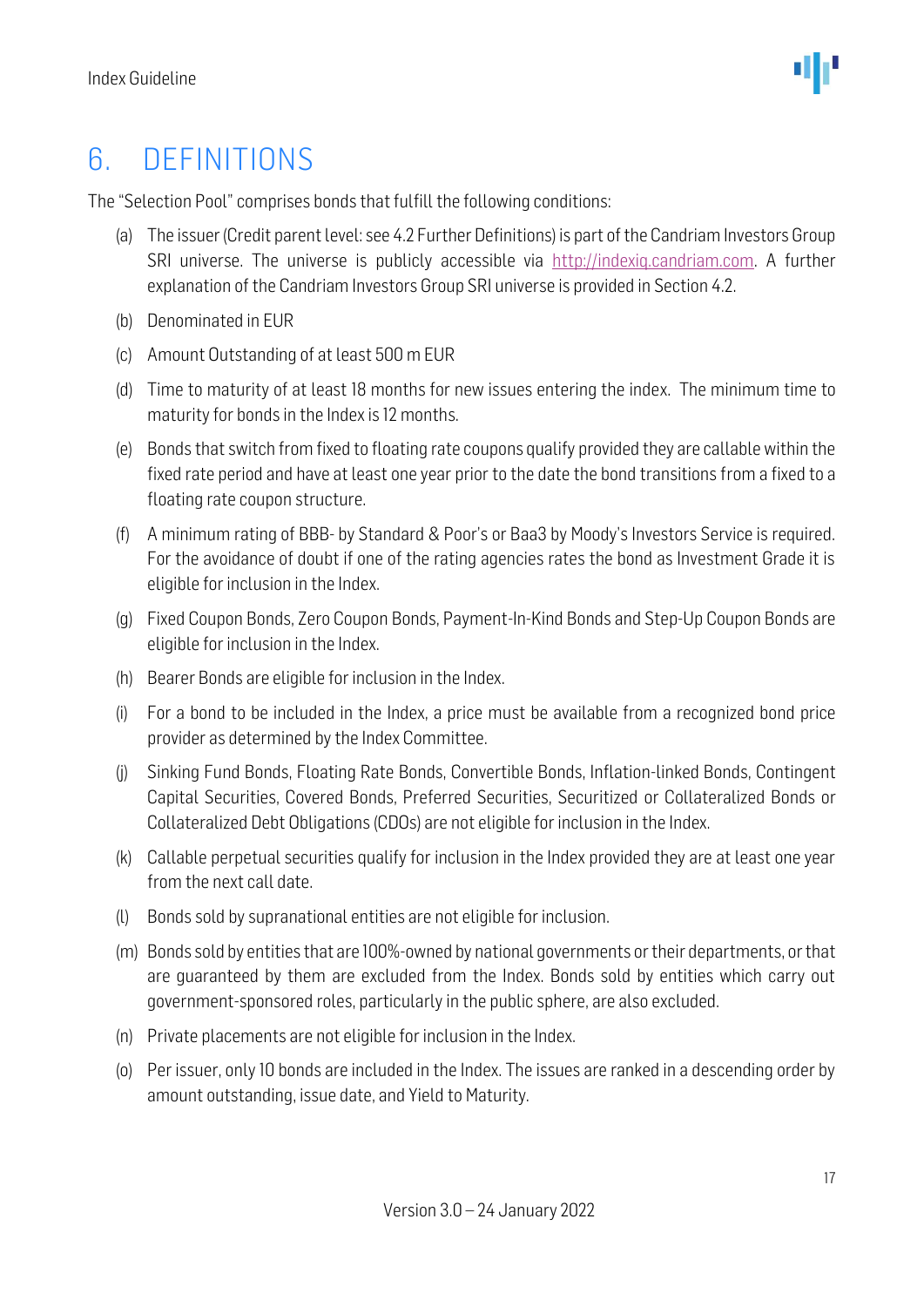(p) Only one bond per tranche with exactly the same parameters (coupon, maturity, etc.) will be selected for inclusion in the Index. If several tranches (with the same parameters) are available bonds that are issued domestically, and under Euro MTN program are preferred.

#### "Component Universe"

The list of Index Components is available free of charge on Candriam's website located at [http://indexiq.candriam.com.](http://indexiq.candriam.com/) 

For information, the "Component Universe" in respect of a Selection Day are companies that fulfill the following criteria:

- They are covered by the following ESG analysis based on Macro and Micro socially responsible criteria:
- o Sector Specific criteria for the following Macro factors (Exposure to Global Sustainability Trends):
	- Climate Change-renewable energy producers are enjoying growing markets
	- Resource Depletion-as rational resource use becomes inevitable, companies offering efficient resource utilization technologies stand to benefit
	- Developing Economies-companies providing infrastructure services will benefit from growing and developing populations
	- Demographic Evolutions-as people grow older, the need for tailor made service and products will be in string demand
	- Health & Wellness-healthy products offered by companies have a beneficial effect on health
	- **■** Interconnectivity-as people interact across borders, companies offering videoconferencing tools address a genuine need
- o Sector Specific criteria for the following Micro factors (Stakeholders Management):
	- Customers-after sales services impact customer loyalty
	- Employees-the quality of employee contracts, training and career management are all positive factors in attracting, developing and retaining talent
	- Environment-new environmental legislation may require a significant investment for some companies while others that already observe higher standards can focus on increasing market share
	- Suppliers-abuse of labor rights in the supply chain has a considerable impact on reputation and brand image of companies
	- Investors-the effective management of corporate governance issues is vital to maintain investor's confidence in a company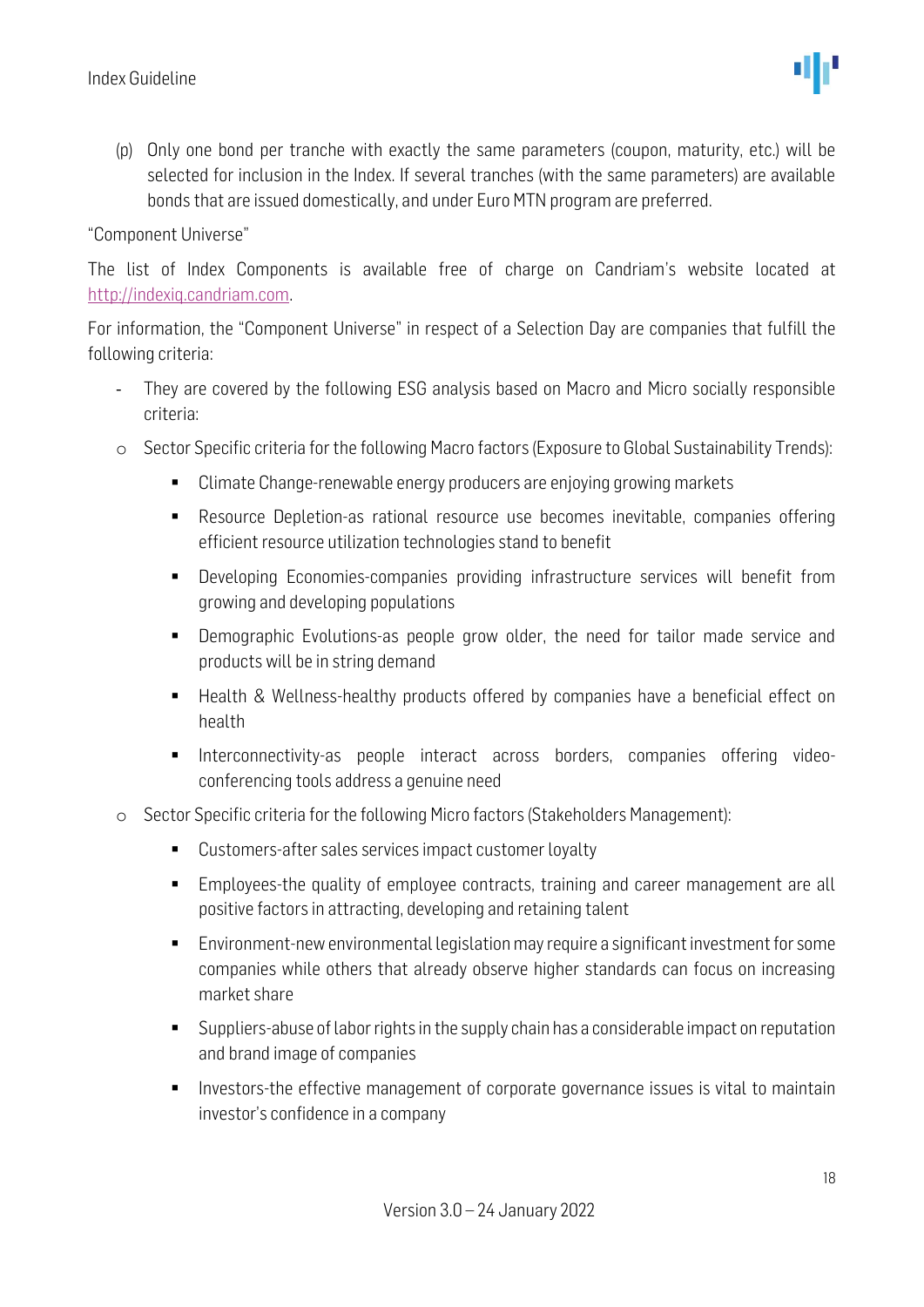

■ Society-in developing countries, integrating the expectations of the local population with the company's activities is a real asset

Companies that are not ranked "High Risk" based on their Combined Macro and Micro scores are then further reviewed to see if they violate the Controversial Activities criteria or the United Nations Global Compact as detailed below:

- o Controversial Activities:
	- Armament: are involved in the production or sale of anti-personnel landmines, cluster bombs, depleted uranium, and/or chemical/nuclear/biological weapons/white phosphorous, regardless of the revenues involved and/or generate more than 3% of their turnover from the production or the sale of conventional weapons
	- Activities in oppressive regimes: large presence (Revenues > 1%) in highly oppressive regimes
	- Adult content: Revenues > 5%
	- Alcohol: Revenues > 10%
	- Animal Testing: Responsible policy of no legal requirement or breaches to legislation
	- Gambling: Revenues > 5%
	- Genetic modification: Revenues > 10%
	- Nuclear: Revenues > 30%
	- Tobacco: Revenues > 5%
	- **■** Thermal Coal:
		- o Revenues > 5% and
		- o no SBTi target set at well-below 2°C or 1.5°C, or have a SBTi 'Business Ambition for 1.5°C' commitment and
		- o more than 10% of CapEx dedicated to thermal coal-related activities or less than 10% with the objective of increasing revenue and
		- o have less than 50% of CapEx dedicated to contributing activities,

If the issuer does respect at least one of these criteria, it is in compliance with Febelfin requirements

- Unconventional Oil & Gas:
	- o revenues > 5% and
	- o no SBTi target set at well-below 2°C or 1.5°C, or have a SBTi 'Business Ambition for 1.5°C' commitment and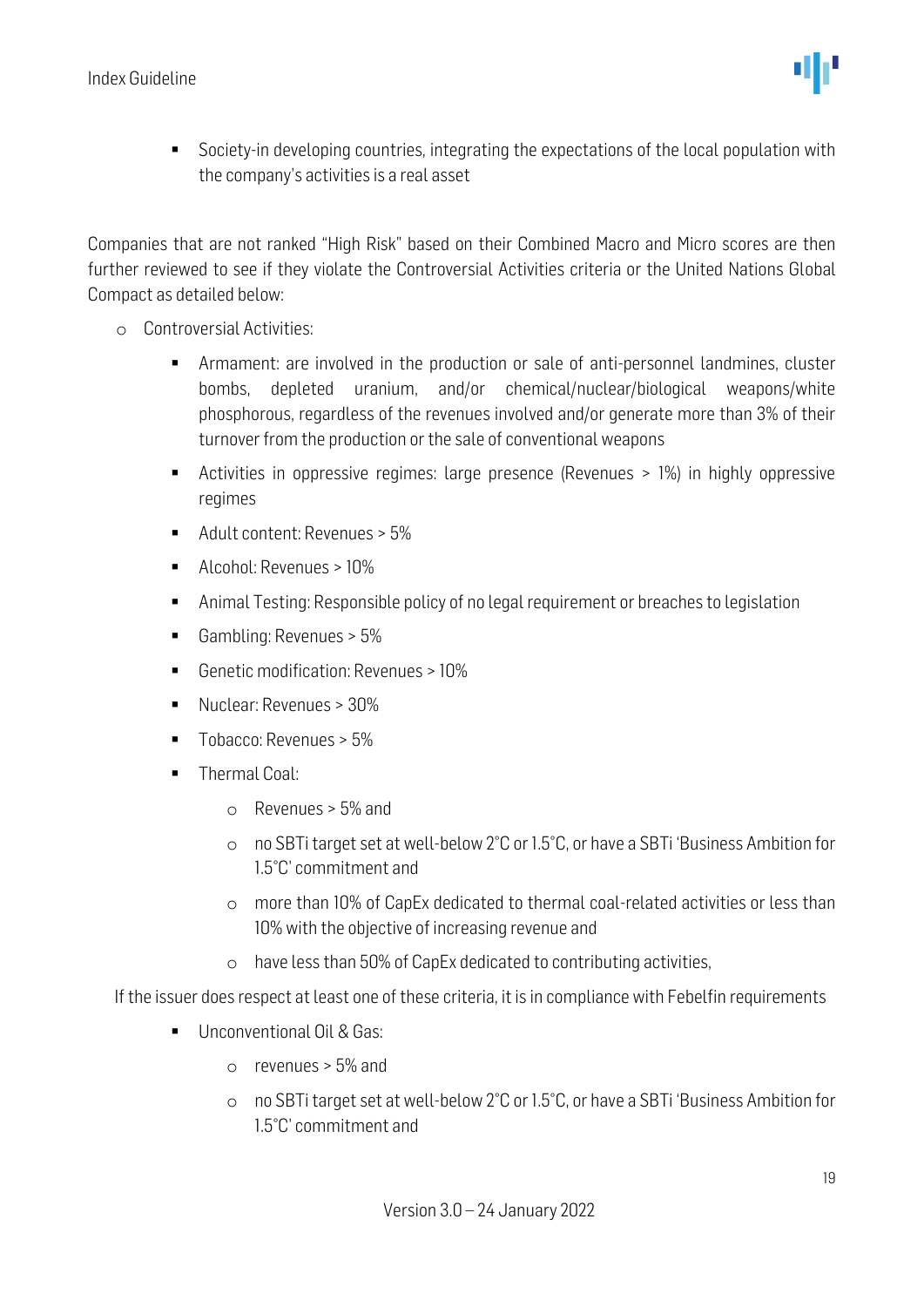Index Guideline

o have less than 50% of CapEx dedicated to contributing activities

If the issuer does respect at least one of these criteria, it is in compliance with Febelfin requirements

- Conventional Oil & Gas:
	- $\circ$  revenues  $>$  5% and
	- o no SBTi target set at well-below 2°C or 1.5°C, or have a SBTi 'Business Ambition for 1.5°C' commitment and
	- o more than 15% of CapEx dedicated to thermal coal-related activities or less than 15% with the objective of increasing revenue and
	- o have less than 15% of CapEx dedicated to contributing activities

If the issuer does respect at least one of these criteria, it is in compliance with Febelfin requirements

- Electricity Generation\*:
	- o Carbon Intensity > 393 (GCO2/kWh)
	- o no SBTi target set at well-below 2°C or 1.5°C, or have a SBTi 'Business Ambition for 1.5°C' commitment and
	- o derive less than 50% of its revenues from contributing activities
	- o have less than 50% of CapEx dedicated to contributing activities

If the issuer does respect at least one of these criteria, it is in compliance with Febelfin requirements:

- \*In 2022, 2023, 2024, 2025, the following new thresholds will be applicable: Carbon intensity > 374, 354, 335, 315 (gCO2/kWh)
- For more details regarding the Revised Towards Sustainability Quality Standards eligibility and thresholds with regard to controversial activities: https://www.towardssustainability.be/sites/default/files/files/RevisedQS\_Technical\_202 10531.pdf
- In case where above criteria are stricter than the applied criteria by the Revised Towards Sustainability Quality Standard, the strictest criteria will be applicable.
- o The United Nations Global Compact consists of 10 principles covering:
	- Human rights-businesses should:
		- Support and respect the protection of internationally proclaimed human rights; and
		- Make sure that they are not complicit in human rights abuses
	- Labor rights-businesses should: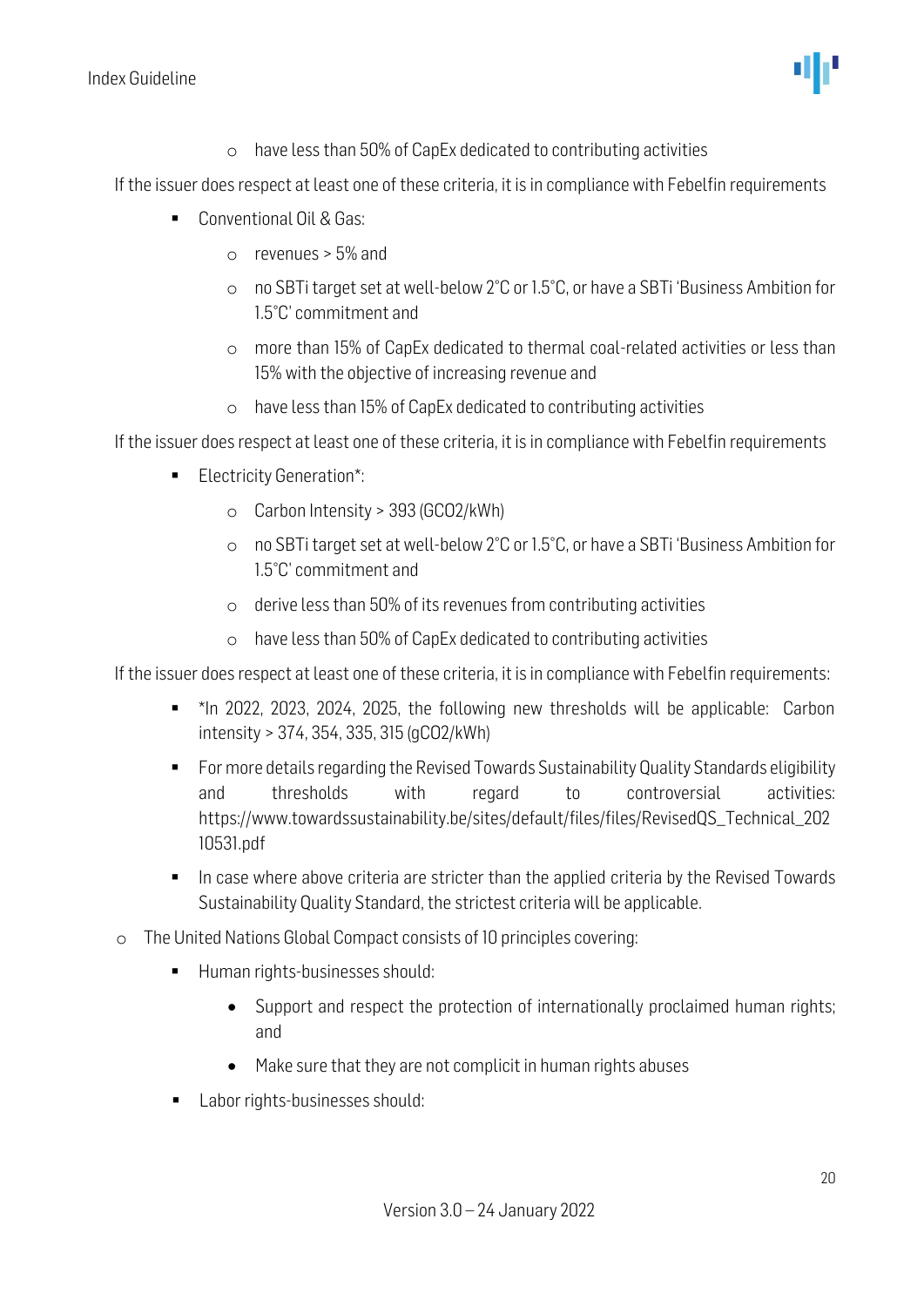

- Uphold the freedom of association and the effective recognition of the right to collective bargaining;
- Eliminate all forms of forced and compulsory labor;
- Abolish the child labor:
- Eliminate discrimination in respect of employment and occupation.
- Environment-businesses should:
	- Support a precautionary approach to environmental challenges;
	- Undertake initiatives to promote greater environmental responsibility; and
	- **Encourage the development and diffusion of environmentally friendly** technologies.
- Corruption-businesses should:
	- Work against corruption in all its forms, including corruption and bribery
- o The United Nations Guiding Principles on Business and Human Rights (UNGPs)
- o The OECD Guidelines for Multinational Enterprises (as far as relevant)
- o The ILO Conventions

Companies that are not excluded based on the preceding criteria form the basis of the Index ("Index Components").

"Adjustment Day" is the last business day of March, June, September, and the second business day in January.

"Amount Outstanding" is the face value of the respective bond.

"Bearer Bonds" are unregistered debt securities.

"Benchmark Regulation" shall have the meaning as defined in Section "Introduction".

"BMR" shall have the meaning as defined in Section "Introduction".

"Committee" shall have the meaning as defined in Section 1.6.

"Index Committee" shall have the meaning as defined in Section 1.6.

A "Eurobond" is a bond denominated in a currency not native to the issuer's home country.

A "Business Day" in relation to the Index is each day Monday to Friday except common European banking holidays. Common European banking holidays are Good Friday, Easter Monday, Christmas Day, Boxing Day and New Year's Day.

"Call" means that a bond with a callable feature will be redeemed before the actual maturity date of the bond. The callable feature allows the issuer of the bond to retain the privilege of redeeming the bond before the actual maturity date.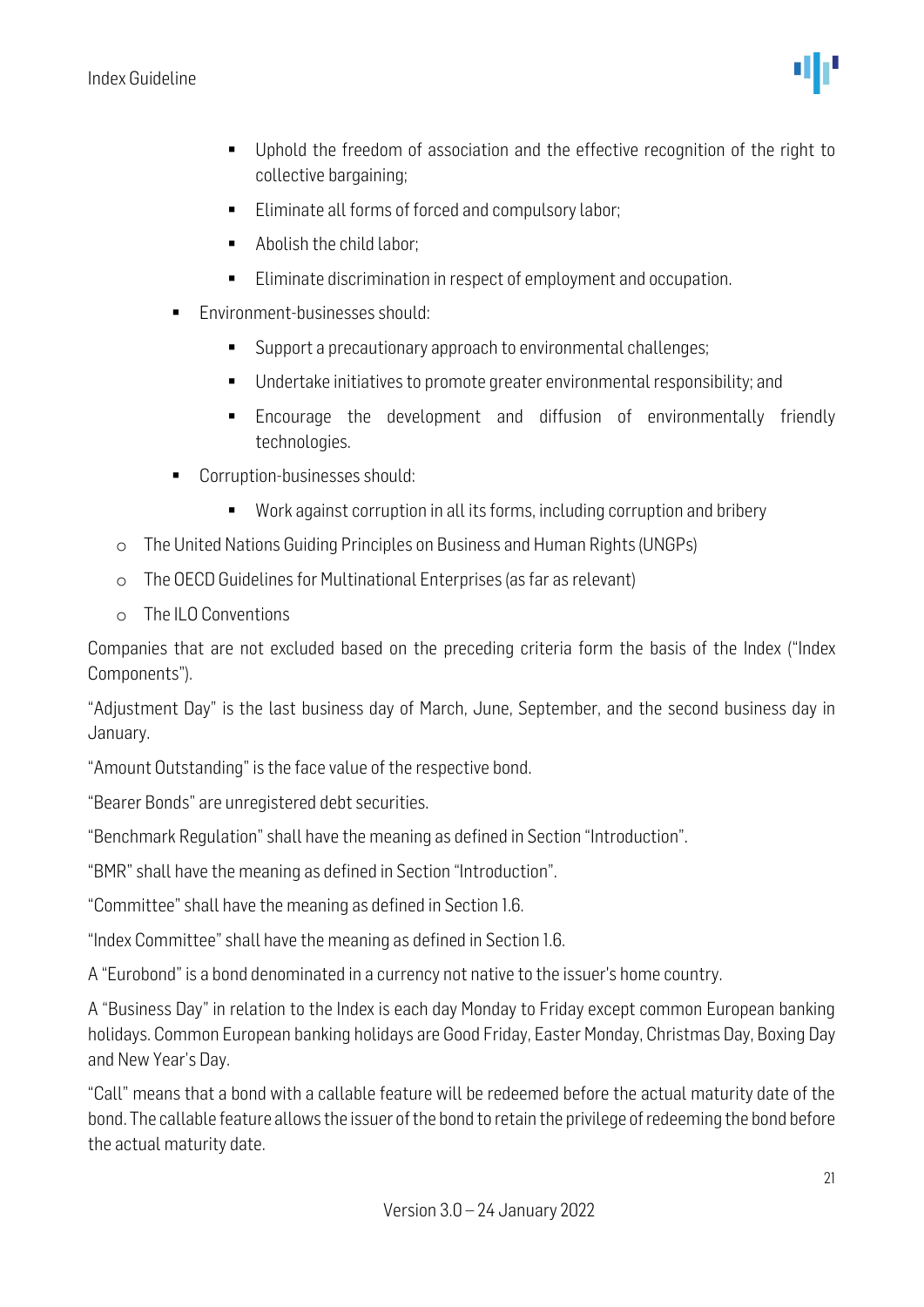

"Contingent Convertible Capital Securities" are bonds that will be converted into equity if a certain trigger event takes place or written down.

"Convertible Bonds" are bonds that can be converted into a predetermined amount of the company's equity at certain times during its life.

"Covered Bonds" are bonds backed b[y cash flows](http://en.wikipedia.org/wiki/Cash_flow) o[r mortgages](http://en.wikipedia.org/wiki/Mortgage_loan) or [public sector](http://en.wikipedia.org/wiki/Public_sector) [loans.](http://en.wikipedia.org/wiki/Loan)

A "Credit Event" is the suspension of debt service, insolvency or failure to pay on time.

"Credit Parent" refers to "FREF\_ENTITY\_CREDIT\_PARENT" FactSet field. This code returns a credit parent to active entities that have issued corporate debt (e.g., bonds, notes, and loans).

"Early Redemption" includes every event that leads to a redemption of a bond before the actual maturity date.

"Evaluated Bid Price" is the last available evaluated bid price by the designated Pricing Provider.

"Ex-dividend" means that the next coupon is detached from the bond several days in advance of the coupon payment date.

"Exchange Offer" means that the holder of a bond is invited to exchange the existing bond to another debt security.

In particular, an "Extraordinary Event" is

- an early redemption of the bond
- a credit event

"Fixed Coupon Bonds" are bonds with a fixed coupon rate, as opposed to floating rate coupons.

A bond is "Flat Trading" if the bond issuer will not meet its coupon payment obligation which means that the buyer of a bond is not responsible for paying the interest that has accrued since the last payment.

"Floating Rate Bonds" are bonds with a variable or floating interest rate, i.e. coupons fluctuate in line with the underlying level of interest rates, as opposed to fixed-rate coupons.

A "Fungible Bond" is a new issue that has all the same specifications as an existing issue (bonds with the same parameters can be issued in different tranches). At a specific date, the tranches will be combined into one bond. After this date, the parent tranche will include the Amount Outstanding of all new tranches.

"Guideline" shall have the meaning as defined in Section "Introduction".

A bond is "In Default" when the issuer is not able to fulfil its bond payment obligations anymore after the 30 days' grace period.

"Index" shall have the meaning as defined in Section "Introduction".

"Index Administrator" shall have the meaning as defined in Section "Introduction".

"Index Components" are all bonds in the Selection Pool.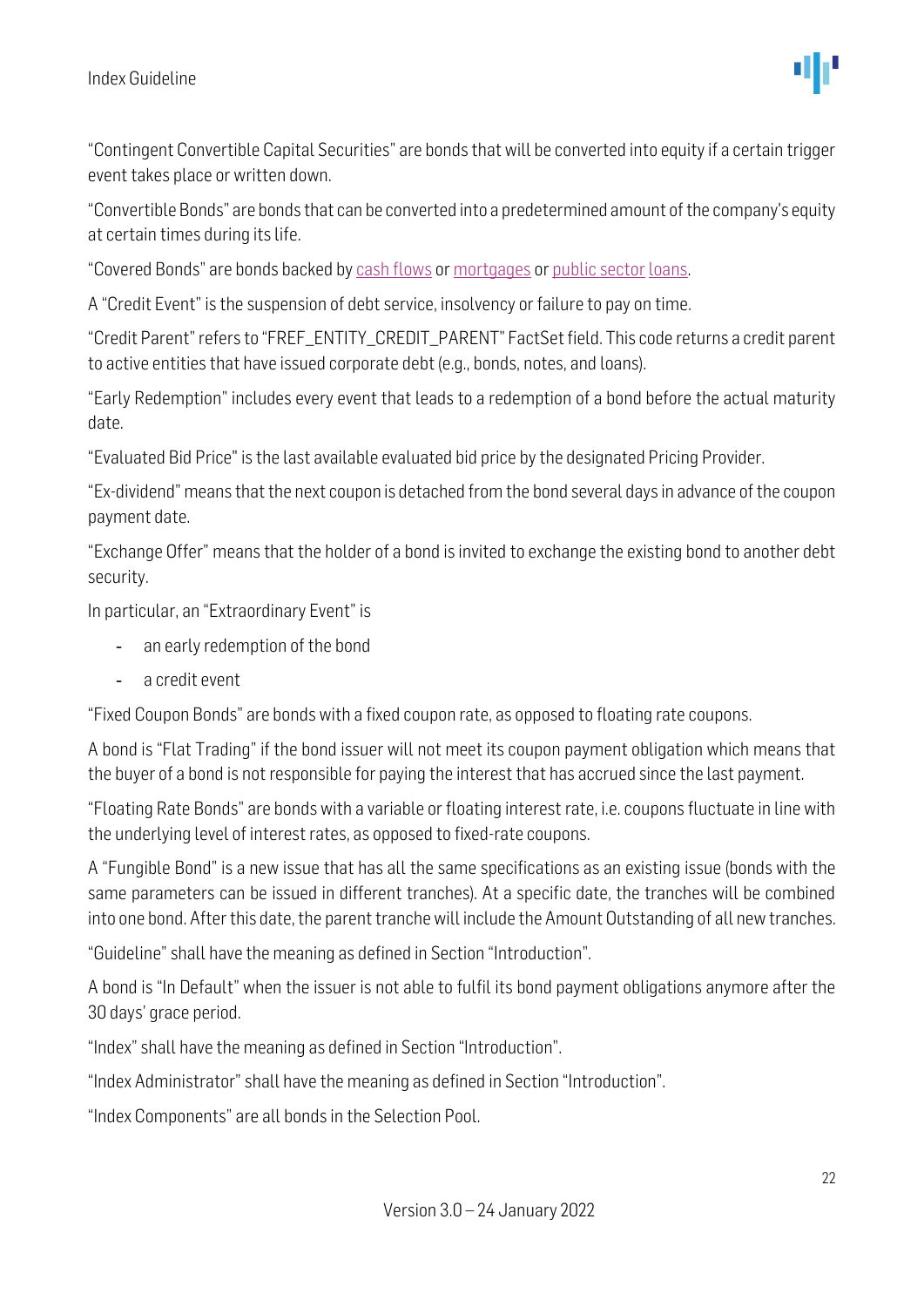The "Index Currency" is EUR.

"Inflation-linked Bonds" are [bonds](http://en.wikipedia.org/wiki/Bond_(finance)) whose principal is indexed t[o inflation.](http://en.wikipedia.org/wiki/Inflation)

"Investment Grade" are all ratings above or equal to BBB- by Standard & Poor's or Baa3 by Moody's Investors Service.

"Issuer" is the issuing entity of the respective bond.

"Last Evaluated Price" generally is (aside from the rules referred to in "Extraordinary Events") the last available Evaluated Bid Price.

"Live Date" is June 30th, 2017.

"Paid Cash" is either the value of the coupon payments between Adjustment Days or the resulting payment when a bond is removed from the Index between Adjustment Days. On the next Adjustment Day "Paid Cash" will be reinvested in the index.

"Payment-In-Kind Bonds" are a type of bonds that pay interest in additional bonds rather than in cash.

"Preferred Securities" combine both debt and equity characteristics.

"Pricing Provider" is Intercontinental Exchange (ICE).

"Securitized Bonds" are bonds secured against specific assets or receivables (ABS), mortgages (MBS) or cash flows.

"Selection Day" is the 2<sup>nd</sup> Friday in March, June, September and December.

"Selection Pool" shall have the meaning as defined in Section 4.1.

"Sinking Fund Bonds" are bonds that are backed by a fund that sets aside money on a regular basis. A sinkable bond issuer is required to buy a certain amount of the bond back from the purchaser at various points throughout the life of the bond.

"Solactive" shall have the meaning as defined in Section "Introduction".

"Start Date" is December 31st, 2015.

"Step-Up Coupon Bonds" are bonds whose coupons increase while the bond is outstanding. The coupon amounts are determined at issuance.

"Tender Offer" means that a holder of a bond is invited to tender the bond for a specific price at a specific time before the actual maturity date.

A "Total Return Index" measures the performance of the index components by assuming that all distributions are reinvested into the Index, i.e. the Index does not only reflect pure price movements.

"Zero Coupon Bonds" do not pay interest but are issued at a discount.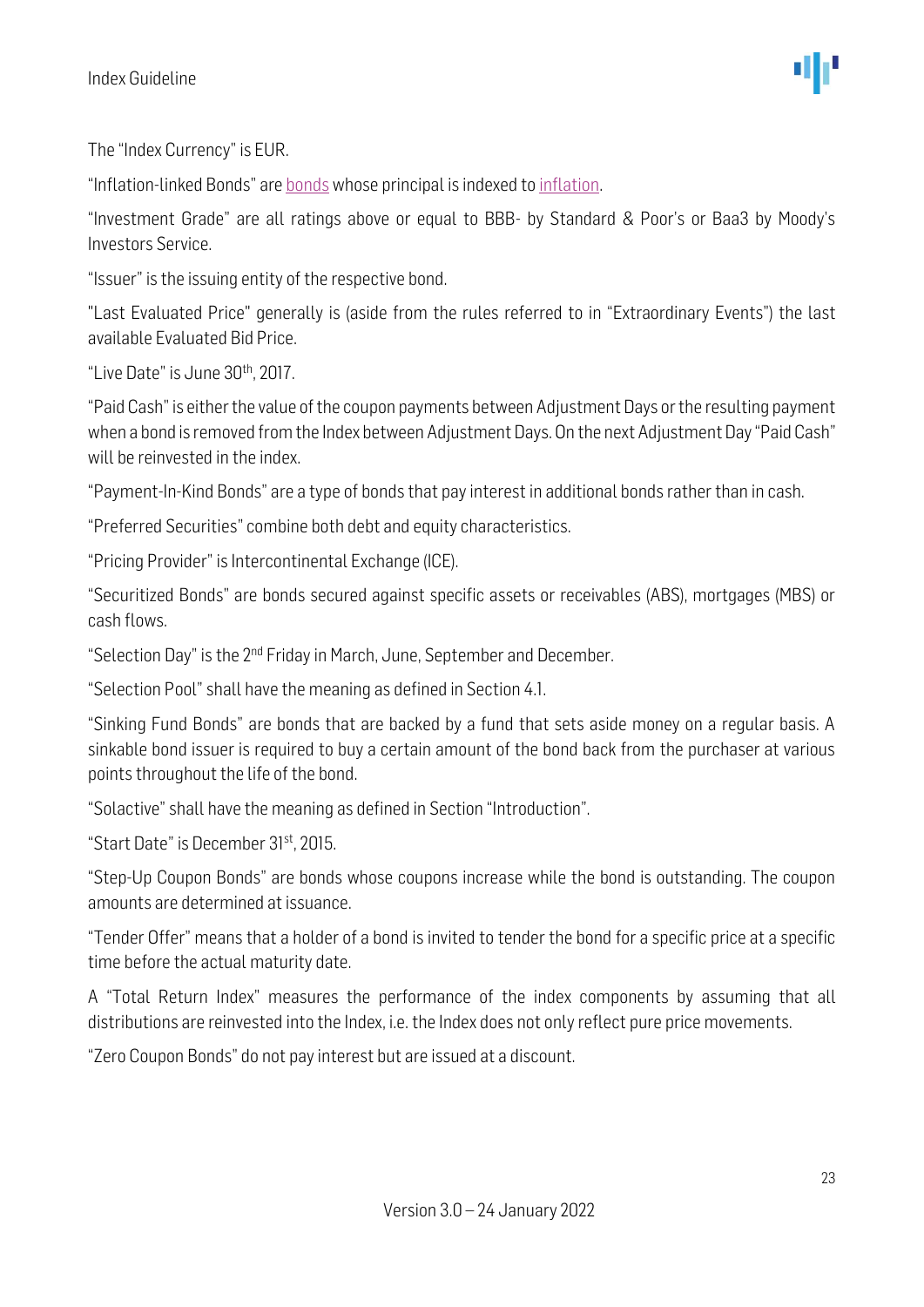### <span id="page-23-0"></span>7. HISTORY OF INDEX CHANGES

| <b>Version</b> | <b>Date</b>            | <b>Description</b>                                      |
|----------------|------------------------|---------------------------------------------------------|
| 1.0            | <i>24 January 2022</i> | Index Guideline creation ( <i>initial version</i> )     |
| 2.0            | <i>22 October 2019</i> | Callable bond change                                    |
| 3.0            | 24 January 2022        | Definition of Starting Universe change due to ESG label |